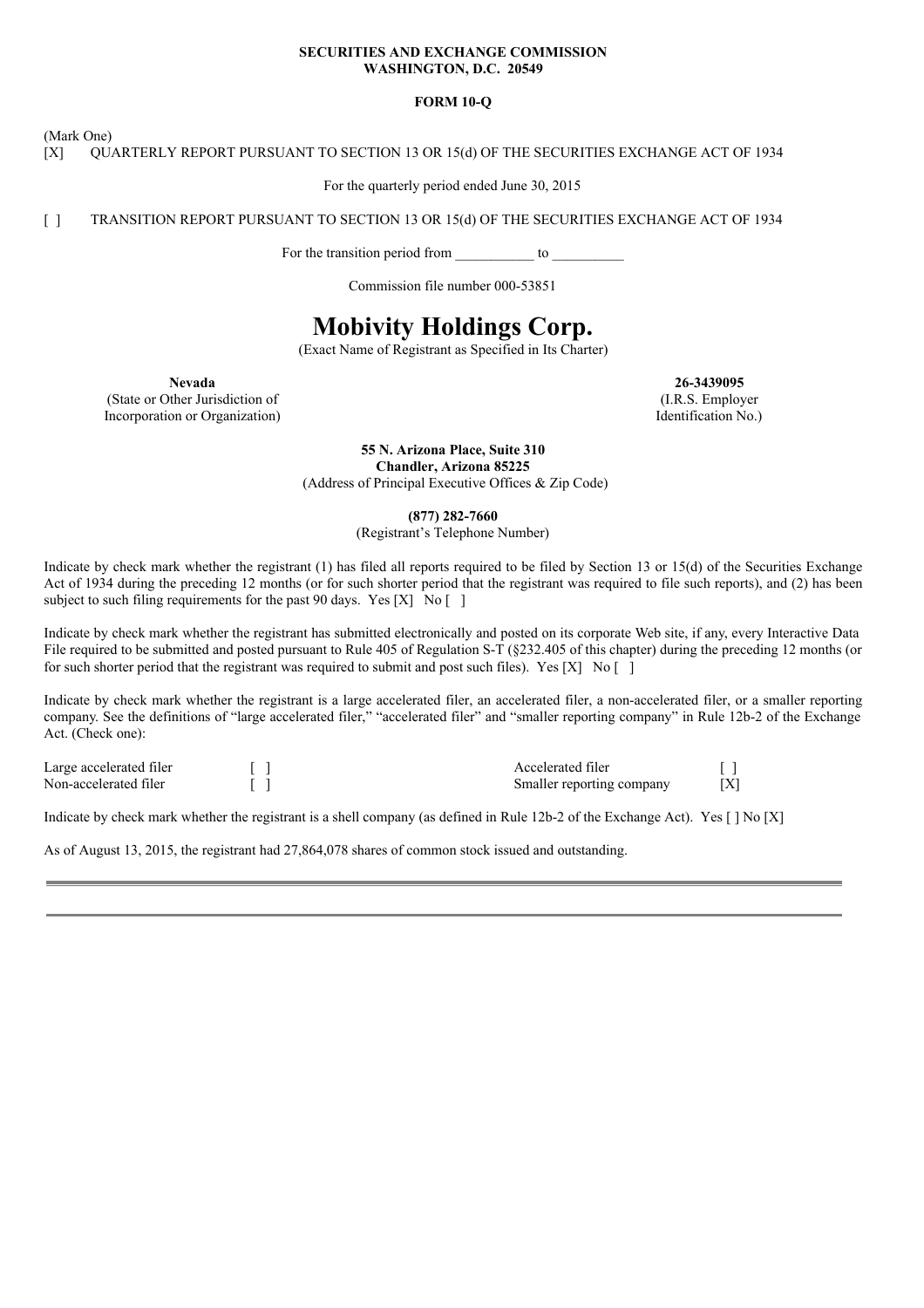## <span id="page-1-0"></span>**MOBIVITY HOLDINGS CORP. INDEX**

|                       |                                                                                       | Page |
|-----------------------|---------------------------------------------------------------------------------------|------|
| <b>Part I</b>         | <b>Financial Information</b>                                                          |      |
|                       |                                                                                       |      |
| Item 1.               | <b>Financial Statements</b>                                                           |      |
|                       | <b>Condensed Consolidated Balance Sheets</b>                                          |      |
|                       | <b>Condensed Consolidated Statements of Operations</b>                                |      |
|                       | <b>Condensed Consolidated Statement of Stockholders' Equity</b>                       |      |
|                       | <b>Condensed Consolidated Statements of Cash Flows</b>                                | 4    |
|                       | Notes to Condensed Consolidated Financial Statements                                  |      |
| Item 2.               | Management's Discussion and Analysis of Financial Condition and Results of Operations | 19   |
| Item 3.               | Quantitative and Qualitative Disclosures About Market Risk                            | 23   |
| Item 4.               | <b>Controls and Procedures</b>                                                        | 23   |
|                       |                                                                                       |      |
| <b>Part II</b>        | <b>Other Information</b>                                                              | 24   |
|                       |                                                                                       |      |
| Item $6.$             | <b>Exhibits</b>                                                                       | 24   |
|                       |                                                                                       |      |
| <b>Signature Page</b> |                                                                                       | 25   |
|                       |                                                                                       |      |

-i-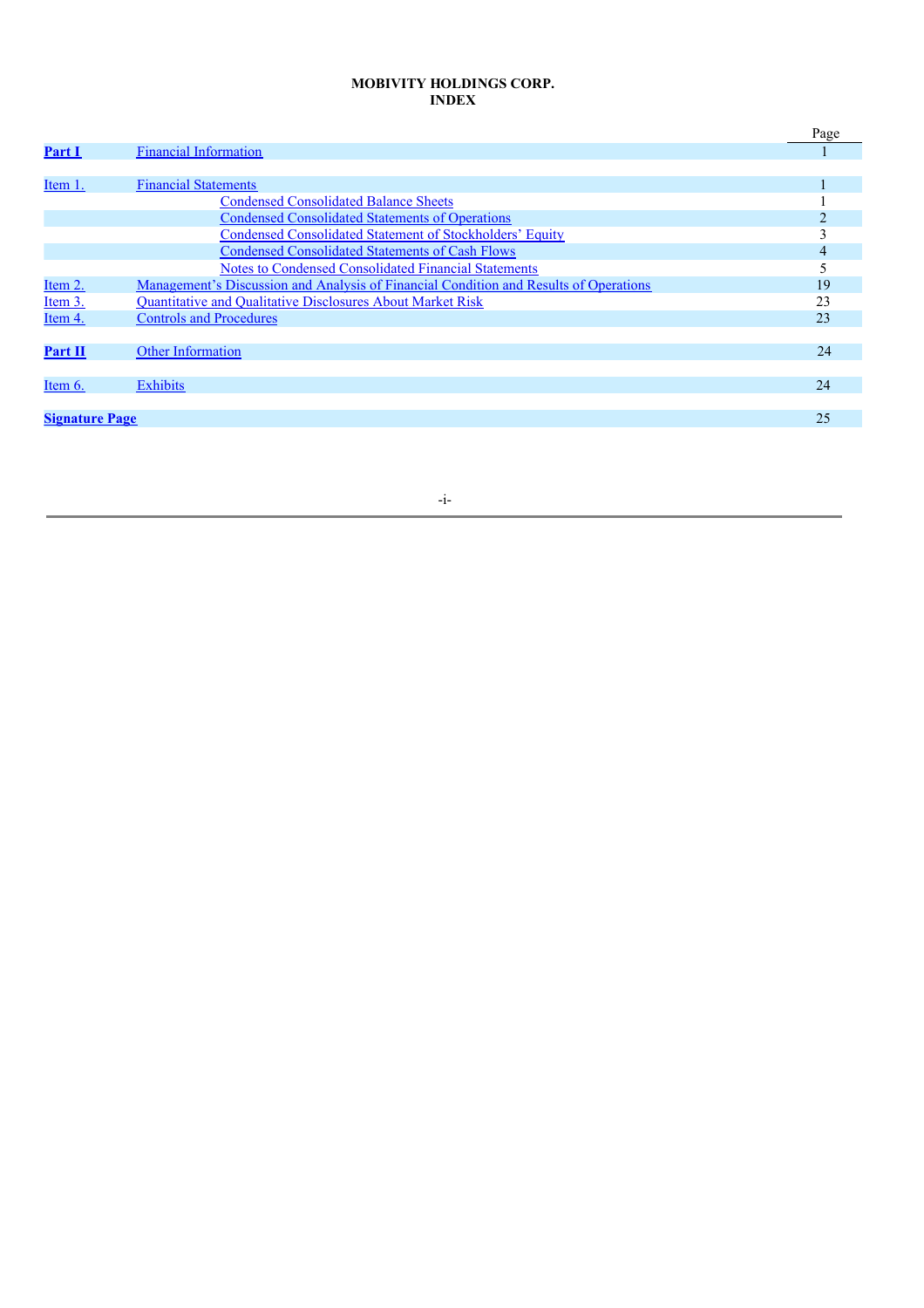## <span id="page-2-2"></span><span id="page-2-0"></span>**Part I - Financial Information**

#### **Item 1. Financial Statements**

#### <span id="page-2-1"></span>**Mobivity Holdings Corp. Condensed Consolidated Balance Sheets**

|                                                                                                    |             | <b>June 30,</b> |               | December     |
|----------------------------------------------------------------------------------------------------|-------------|-----------------|---------------|--------------|
|                                                                                                    |             | 2015            |               | 31, 2014     |
|                                                                                                    |             | (Unaudited)     |               | (Audited)    |
| <b>ASSETS</b>                                                                                      |             |                 |               |              |
| <b>Current assets</b>                                                                              |             |                 |               |              |
| Cash                                                                                               | \$          | 3,173,639       | $\mathbb{S}$  | 848,230      |
| Accounts receivable, net of allowance for doubtful accounts of \$39,254 and \$90,869, respectively |             | 329,676         |               | 378,934      |
| Other current assets                                                                               |             | 167,605         |               | 109,846      |
| <b>Total current assets</b>                                                                        |             | 3,670,920       |               | 1,337,010    |
|                                                                                                    |             |                 |               |              |
| Goodwill                                                                                           |             | 1,921,072       |               | 1,921,072    |
| Intangible assets, net                                                                             |             | 2,278,881       |               | 2,010,952    |
| Other assets                                                                                       |             | 170,787         |               | 99,476       |
| <b>TOTAL ASSETS</b>                                                                                | $\mathbf S$ | 8,041,660       | $\mathbf S$   | 5,368,510    |
|                                                                                                    |             |                 |               |              |
| <b>LIABILITIES AND STOCKHOLDERS' EQUITY</b>                                                        |             |                 |               |              |
| <b>Current liabilities</b>                                                                         |             |                 |               |              |
| Accounts payable                                                                                   | \$          | 537,685         | $\mathcal{S}$ | 412,551      |
| Accrued and deferred personnel compensation                                                        |             | 157,408         |               | 185,214      |
| Deferred revenue and customer deposits                                                             |             | 68,494          |               | 180,941      |
| Derivative liabilities                                                                             |             | 49,474          |               | 42,659       |
| Other current liabilities                                                                          |             | 86,463          |               | 43,525       |
| Earn-out payable                                                                                   |             | 838,000         |               | 840,000      |
| <b>Total current liabilities</b>                                                                   |             | 1,737,524       |               | 1,704,890    |
| <b>Total liabilities</b>                                                                           |             | 1,737,524       |               | 1,704,890    |
|                                                                                                    |             |                 |               |              |
| <b>Commitments and Contingencies (See Note 10)</b>                                                 |             |                 |               |              |
|                                                                                                    |             |                 |               |              |
| <b>Stockholders' equity</b>                                                                        |             |                 |               |              |
| Common stock, \$0.001 par value; 50,000,000 shares authorized; 27,864,063 and 22,748,193 shares    |             |                 |               |              |
| issued and outstanding                                                                             |             | 27,864          |               | 22,748       |
| Equity payable                                                                                     |             | 100,862         |               | 100,862      |
| Additional paid-in capital                                                                         |             | 68,260,823      |               | 62,565,974   |
| Accumulated deficit                                                                                |             | (62,085,413)    |               | (59,025,964) |
| Total stockholders' equity                                                                         |             | 6,304,136       |               | 3,663,620    |
| TOTAL LIABILITIES AND STOCKHOLDERS' EQUITY                                                         | \$          | 8,041,660       | \$            | 5,368,510    |

*See accompanying notes to condensed consolidated financial statements (unaudited).*

-1-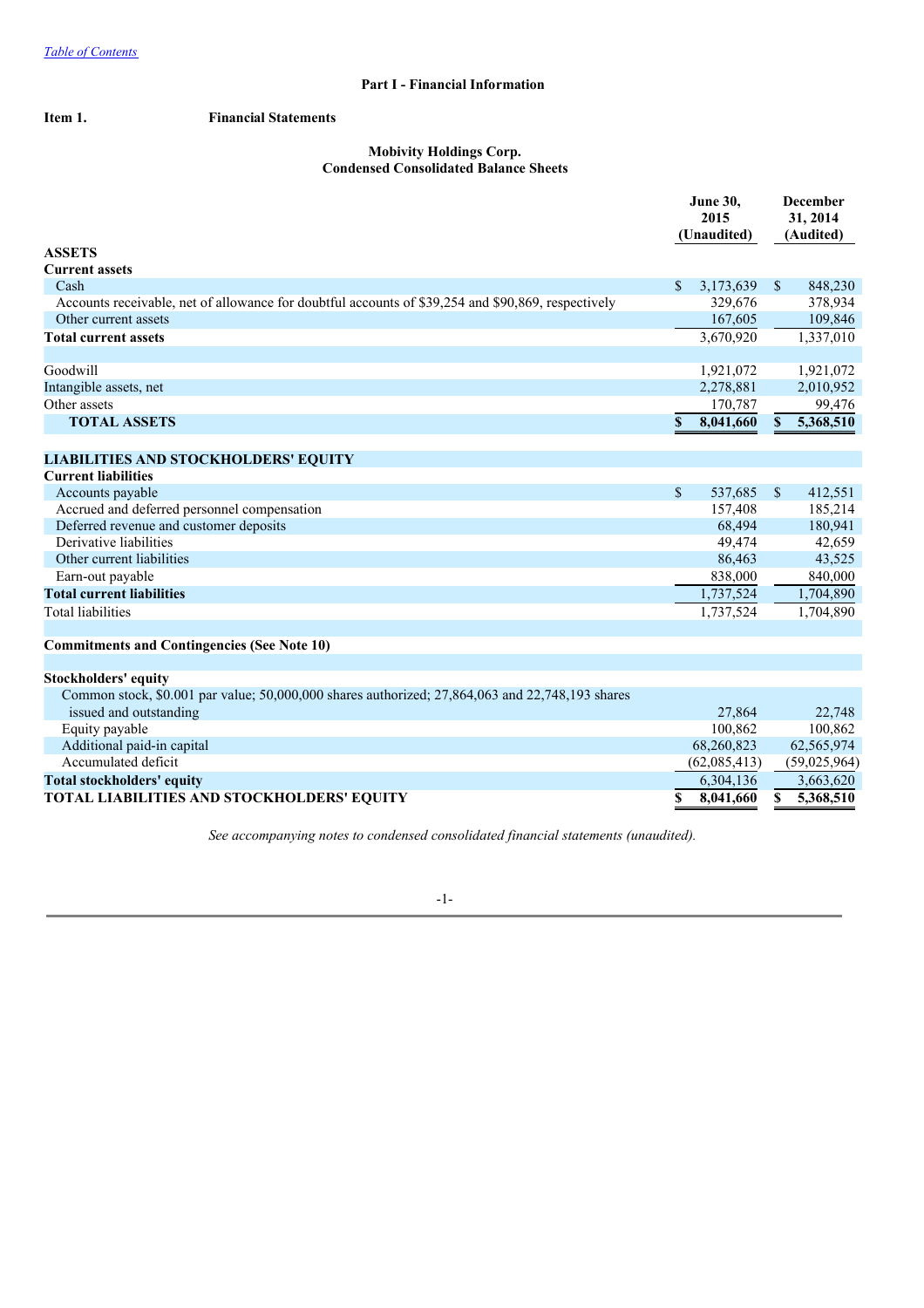#### <span id="page-3-0"></span>**Mobivity Holdings Corp. Condensed Consolidated Statements of Operations (Unaudited)**

| Three months ended June |           |                                                                                                                                   |               |                                                                                   |             |                                                                                                        |                                     |  |
|-------------------------|-----------|-----------------------------------------------------------------------------------------------------------------------------------|---------------|-----------------------------------------------------------------------------------|-------------|--------------------------------------------------------------------------------------------------------|-------------------------------------|--|
|                         |           |                                                                                                                                   |               |                                                                                   |             |                                                                                                        |                                     |  |
|                         | 2015      |                                                                                                                                   | 2014          |                                                                                   | 2015        |                                                                                                        | 2014                                |  |
|                         |           |                                                                                                                                   |               |                                                                                   |             |                                                                                                        |                                     |  |
|                         | 1,091,245 | \$                                                                                                                                | 1,109,891     | <sup>S</sup>                                                                      | 2,031,417   | \$                                                                                                     | 2,013,106                           |  |
|                         | 270,038   |                                                                                                                                   | 258,340       |                                                                                   | 533,952     |                                                                                                        | 519,234                             |  |
|                         | 821,207   |                                                                                                                                   | 851,551       |                                                                                   | 1,497,465   |                                                                                                        | 1,493,872                           |  |
|                         |           |                                                                                                                                   |               |                                                                                   |             |                                                                                                        |                                     |  |
|                         |           |                                                                                                                                   |               |                                                                                   |             |                                                                                                        | 1,984,389                           |  |
|                         |           |                                                                                                                                   |               |                                                                                   |             |                                                                                                        | 1,895,646                           |  |
|                         |           |                                                                                                                                   |               |                                                                                   |             |                                                                                                        | 681,798                             |  |
|                         |           |                                                                                                                                   |               |                                                                                   |             |                                                                                                        | 183,964                             |  |
|                         | 2,128,470 |                                                                                                                                   | 2,308,745     |                                                                                   | 4,552,646   |                                                                                                        | 4,745,797                           |  |
|                         |           |                                                                                                                                   |               |                                                                                   |             |                                                                                                        |                                     |  |
|                         |           |                                                                                                                                   | (1,457,194)   |                                                                                   | (3,055,181) |                                                                                                        | (3,251,925)                         |  |
|                         |           |                                                                                                                                   |               |                                                                                   |             |                                                                                                        |                                     |  |
|                         |           |                                                                                                                                   |               |                                                                                   |             |                                                                                                        | 1,902                               |  |
|                         |           |                                                                                                                                   |               |                                                                                   |             |                                                                                                        | (1,680)                             |  |
|                         |           |                                                                                                                                   |               |                                                                                   |             |                                                                                                        | 57,792                              |  |
|                         |           |                                                                                                                                   |               |                                                                                   |             |                                                                                                        |                                     |  |
|                         | (22, 648) |                                                                                                                                   | 27,030        |                                                                                   | (4,268)     |                                                                                                        | 58,014                              |  |
|                         |           |                                                                                                                                   |               |                                                                                   |             |                                                                                                        |                                     |  |
|                         |           |                                                                                                                                   |               |                                                                                   |             |                                                                                                        | (3,193,911)                         |  |
|                         |           |                                                                                                                                   |               |                                                                                   |             |                                                                                                        |                                     |  |
| \$                      |           | \$                                                                                                                                | (1,430,164)   | $\mathbf{s}$                                                                      |             |                                                                                                        | \$ (3,193,911)                      |  |
| \$                      |           | $\mathbf{\$}$                                                                                                                     |               |                                                                                   |             | $\mathbf{s}$                                                                                           | (0.16)                              |  |
|                         |           |                                                                                                                                   |               |                                                                                   |             |                                                                                                        |                                     |  |
|                         |           |                                                                                                                                   | 22, 237, 762  |                                                                                   | 24,713,302  |                                                                                                        | 19,877,470                          |  |
|                         |           | 1,046,839<br>797,329<br>201,562<br>82,740<br>(1,307,263)<br>492<br>(25, 140)<br>2,000<br>(1,329,911)<br>(1,329,911)<br>26,385,601 | 30,<br>(0.05) | 854,438<br>954,561<br>383,865<br>115,881<br>171<br>(854)<br>27,713<br>(1,430,164) | $(0.06)$ \$ | 2,208,226<br>1,890,228<br>315,706<br>138,486<br>547<br>(6, 815)<br>2,000<br>(3,059,449)<br>(3,059,449) | Six months ended June 30,<br>(0.12) |  |

*See accompanying notes to condensed consolidated financial statements (unaudited).*

## -2-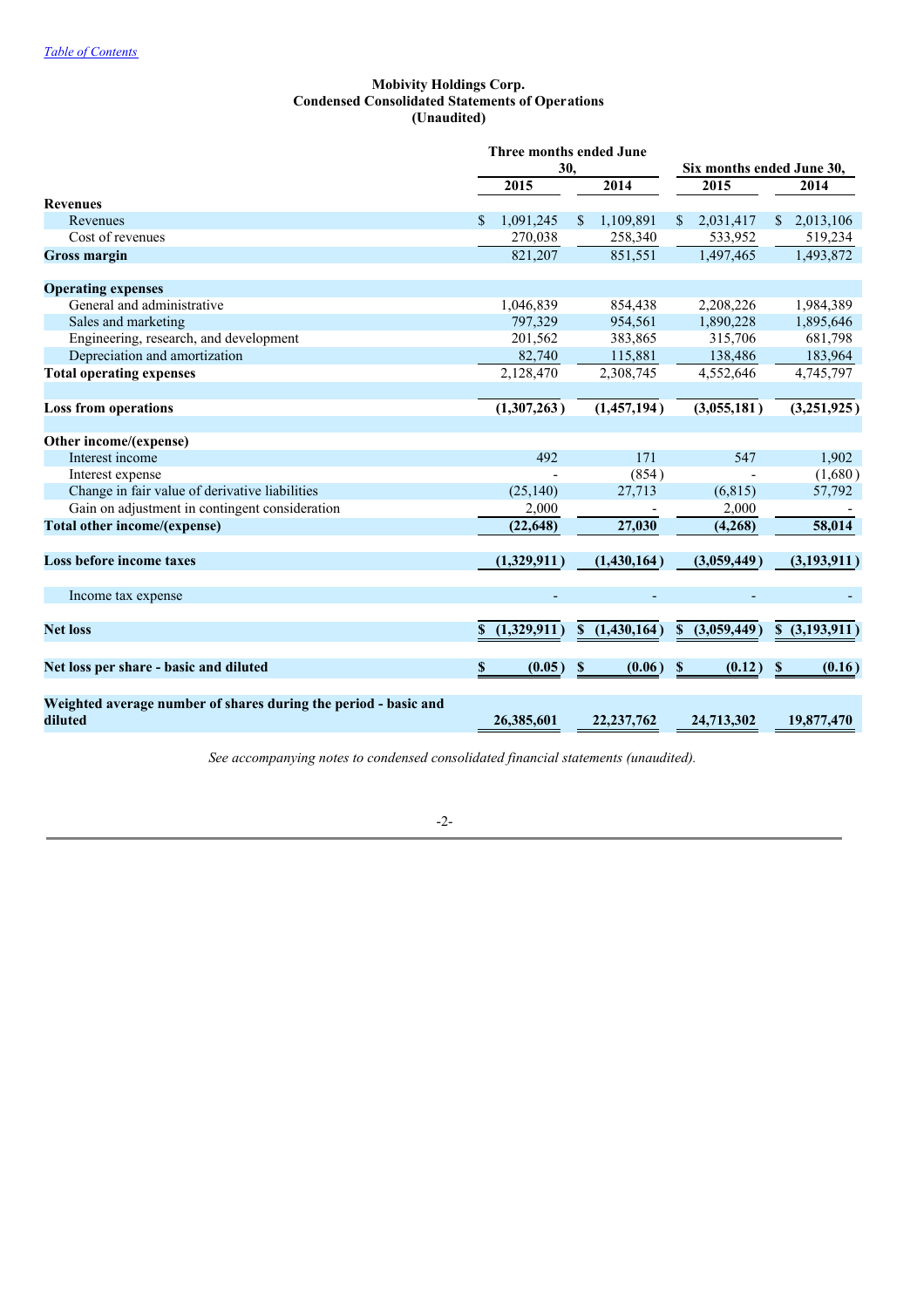#### <span id="page-4-0"></span>**Mobivity Holdings Corp. Condensed Consolidated Statement of Stockholders' Equity (Deficit)**

|                                                                        | Common Stock  |           | Equity     | Additional<br>Paid-in | Accumulated       | Total<br>Stockholders'<br>Equity |
|------------------------------------------------------------------------|---------------|-----------|------------|-----------------------|-------------------|----------------------------------|
|                                                                        | <b>Shares</b> | Dollars   | Payable    | Capital               | Deficit           | (Deficit)                        |
| Balance, December 31, 2014                                             | 22,748,193 \$ | 22,748 \$ | 100.862 S  | 62,565,974 \$         | $(59,025,964)$ \$ | 3,663,620                        |
| Issuance of common stock for financing.<br>net of transaction costs of |               |           |            |                       |                   |                                  |
| \$234,500                                                              | 4,805,000     | 4.805     |            | 4,565,695             |                   | 4,570,500                        |
| Issuance of common stock for services                                  | 310,870       | 311       |            | 362,690               |                   | 363,001                          |
| Stock based compensation                                               |               |           |            | 766,464               |                   | 766,464                          |
| Net loss                                                               |               |           |            |                       | (3,059,449)       | (3,059,449)                      |
| <b>Balance, June 30, 2015</b>                                          | 27,864,063 \$ | 27,864 \$ | 100,862 \$ | 68,260,823 \$         | $(62,085,413)$ \$ | 6,304,136                        |

*See accompanying notes to condensed consolidated financial statements (unaudited).*

## -3-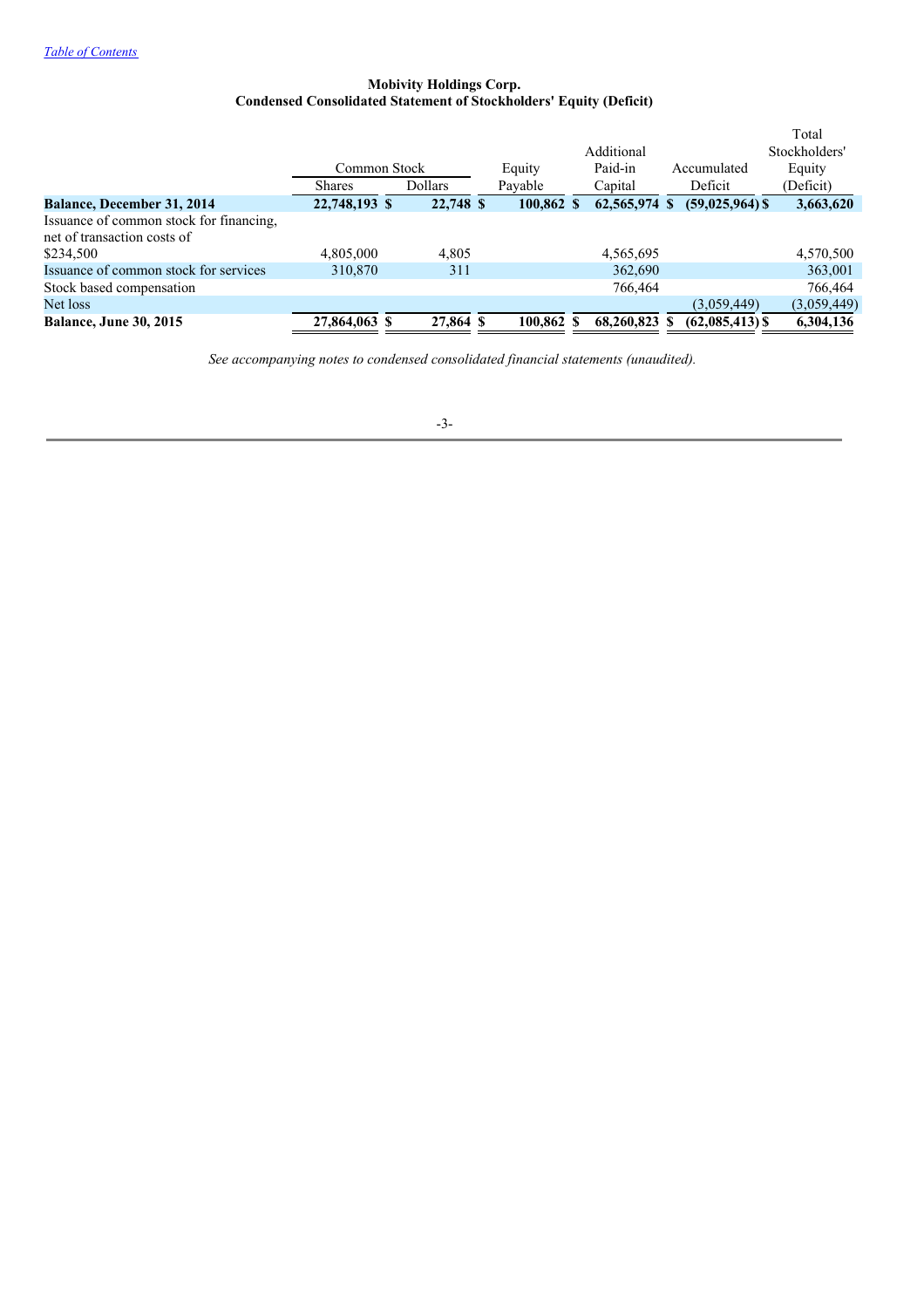## <span id="page-5-0"></span>**Mobivity Holdings Corp. Condensed Consolidated Statements of Cash Flows (Unaudited)**

|                                                                             | Six months ended June 30, |                                        |
|-----------------------------------------------------------------------------|---------------------------|----------------------------------------|
|                                                                             | 2015                      | 2014                                   |
| <b>OPERATING ACTIVITIES</b>                                                 |                           |                                        |
| Net loss                                                                    | (3,059,449)<br>\$         | \$(3,193,911)                          |
| Adjustments to reconcile net loss to net cash used in operating activities: |                           |                                        |
| Bad debt expense                                                            | 4,111                     | 35,057                                 |
| Common stock issued for services                                            | 363,001                   |                                        |
| Stock-based compensation                                                    | 766,464                   | 577,871                                |
| Depreciation and amortization expense                                       | 138,486                   | 183,963                                |
| Change in fair value of derivative liabilities                              | 6,815                     | (57, 792)                              |
| Gain on adjustment in contingent consideration                              | (2,000)                   |                                        |
| Increase (decrease) in cash resulting from changes in:                      |                           |                                        |
| Accounts receivable                                                         | 45,147                    | (96, 782)                              |
| Other current assets                                                        | (57, 759)                 | 13,755                                 |
| Other assets                                                                | (25,107)                  |                                        |
| Accounts payable                                                            | 125,134                   | 82,690                                 |
| Accrued interest                                                            |                           | 1,680                                  |
| Accrued and deferred personnel compensation                                 | (27, 806)                 | 17,159                                 |
| Deferred revenue and customer deposits                                      | (112, 447)                | (87, 882)                              |
| Other liabilities                                                           | 42,938                    | (10,016)                               |
| Net cash used in operating activities                                       | (1,792,472)               | (2,534,208)                            |
|                                                                             |                           |                                        |
| <b>INVESTING ACTIVITIES</b>                                                 |                           |                                        |
| Purchases of equipment                                                      | (50, 513)                 | (19, 151)                              |
| Capitalized software development costs                                      | (402, 106)                |                                        |
| Acquisitions                                                                |                           | (2,368,019)                            |
| Net cash used in investing activities                                       | (452, 619)                | (2, 387, 170)                          |
| <b>FINANCING ACTIVITIES</b>                                                 |                           |                                        |
| Proceeds from issuance of common stock, net of issuance costs               | 4,570,500                 | 4,977,130                              |
|                                                                             | \$                        | $\boldsymbol{\mathsf{S}}$<br>4,977,130 |
| Net cash provided by financing activities                                   | 4,570,500                 |                                        |
| Net change in cash                                                          | 2,325,409                 | 55,752                                 |
| <b>Cash at beginning of period</b>                                          | 848,230                   | 2,572,685                              |
| Cash at end of period                                                       | \$<br>3,173,639           | \$<br>2,628,437                        |
|                                                                             |                           |                                        |
| <b>Supplemental disclosures:</b>                                            |                           |                                        |
| Cash paid during period for :                                               |                           |                                        |
| Interest                                                                    | \$                        | 1.680                                  |
| Non-cash investing and financing activities:                                | \$                        | \$                                     |
| Issuance of common stock for acquisitions                                   |                           | 672,505                                |
| Earn-out payable recorded for acquisition                                   | \$                        | 2.273,000<br>\$                        |

*See accompanying notes to condensed consolidated financial statements (unaudited).*

## -4-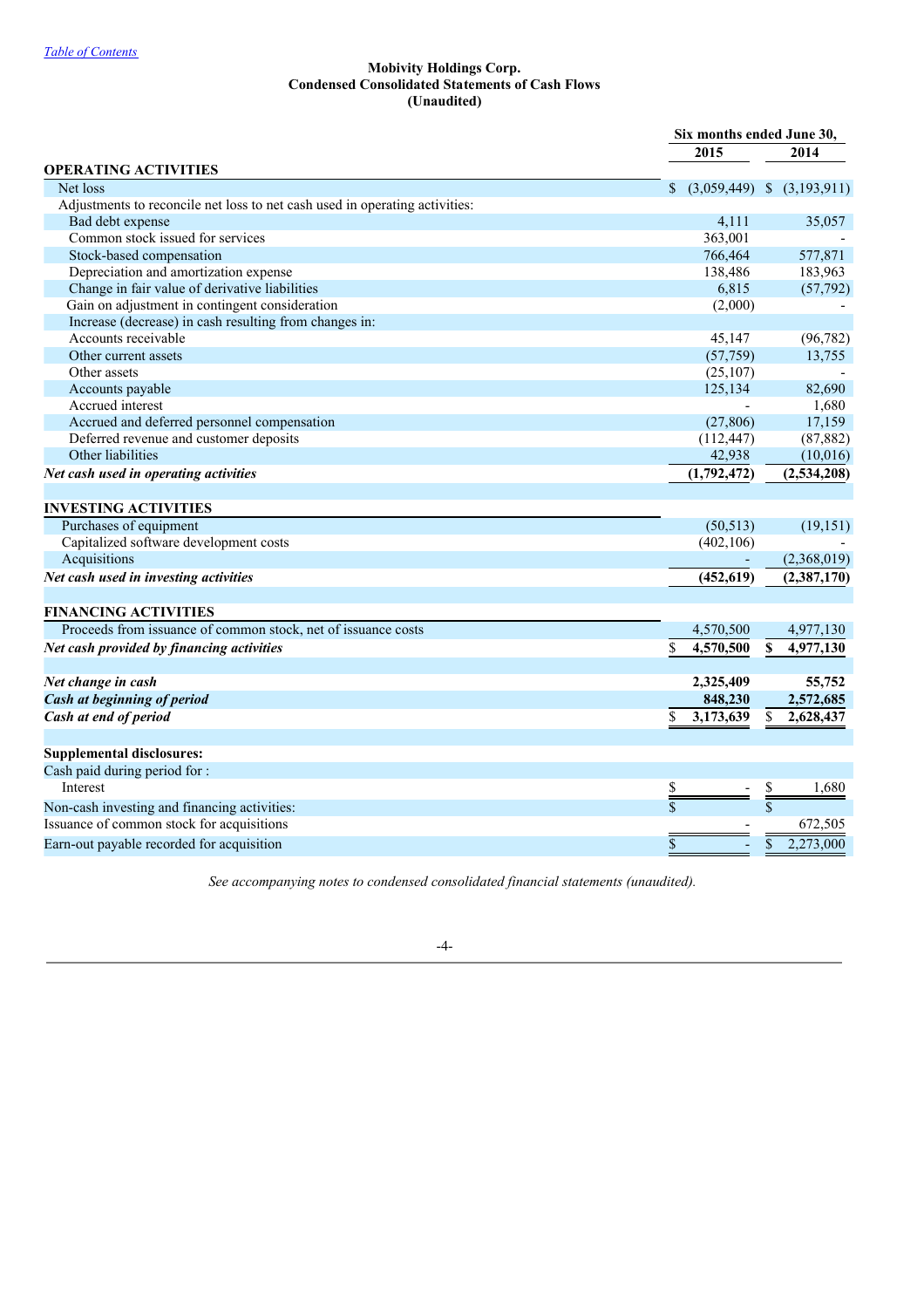#### <span id="page-6-0"></span>**Mobivity Holdings Corp. Notes to Condensed Consolidated Financial Statements (Unaudited)**

#### **1. Nature of Operations and Basis of Presentation**

Mobivity Holdings Corp. (the "Company" or "we") is in the business of developing and operating proprietary platforms over which brands and enterprises can conduct national and localized, data-driven mobile marketing campaigns. Our proprietary platforms, consisting of software available to phones, tablets PCs, and Point of Sale (POS) systems, allow resellers, brands and enterprises to market their products and services to consumers through text messages sent directly to the consumers' via mobile phones, mobile smartphone applications, and dynamically printed receipt content. We generate revenue by charging the resellers, brands and enterprises a per-message transactional fee, through fixed or variable software licensing fees, or via advertising fees.

The accompanying unaudited condensed consolidated financial statements have been prepared in accordance with accounting principles generally accepted in the United States of America ("GAAP") for interim financial information and with the instructions to Form 10-Q and Rule 8-03 of Regulation S-X promulgated by the Securities and Exchange Commission ("SEC"). Accordingly, they do not include all of the information and disclosures required by GAAP for annual financial statements. The accompanying unaudited consolidated financial statements should be read in conjunction with the condensed consolidated financial statements and notes thereto in the Company's Annual Report on Form 10-K for the year ended December 31, 2014 filed with the SEC on March 31, 2015.

In the opinion of management, such statements include all adjustments (consisting only of normal recurring items) which are considered necessary for a fair presentation of our condensed consolidated financial statements as of June 30, 2015, and for the three and six months ended June 30, 2015 and 2014. The results of operations for the three and six months ended June 30, 2015 are not necessarily indicative of the operating results for the full year ending December 31, 2015.

### **2. Summary of Significant Accounting Policies**

#### *Principles of Consolidation*

The consolidated financial statements include the accounts of the Company and its wholly-owned subsidiary. All significant intercompany balances and transactions have been eliminated.

#### *Use of Estimates*

The preparation of financial statements in conformity with GAAP requires management to make estimates and assumptions that affect the reported amounts of assets and liabilities and disclosure of contingent assets and liabilities at the date of the financial statements and the reported amounts of expenses during the reporting period. Significant estimates used are those related to stock-based compensation, the valuation of the derivative liabilities, asset impairments, the valuation and useful lives of depreciable tangible and certain intangible assets, the fair value of common stock used in acquisitions of businesses, the fair value of assets and liabilities acquired in acquisitions of businesses, and the valuation allowance of deferred tax assets. Management believes that these estimates are reasonable; however, actual results may differ from these estimates.

#### *Derivative Financial Instruments*

We do not use derivative instruments to hedge exposures to cash flow, market or foreign currency risks.

We review the terms of the common stock, warrants and convertible debt we issue to determine whether there are embedded derivative instruments, including embedded conversion options, which are required to be bifurcated and accounted for separately as derivative financial instruments. In circumstances where the host instrument contains more than one embedded derivative instrument, including the conversion option, that is required to be bifurcated, the bifurcated derivative instruments are accounted for as a single, compound derivative instrument.

Bifurcated embedded derivatives are initially recorded at fair value and are then revalued at each reporting date with changes in the fair value reported as non-operating income or expense. When the equity or convertible debt instruments contain embedded derivative instruments that are to be bifurcated and accounted for as liabilities, the total proceeds received are first allocated to the fair value of all the bifurcated derivative instruments. The remaining proceeds, if any, are then allocated to the host instruments themselves, usually resulting in those instruments being recorded at a discount from their face value.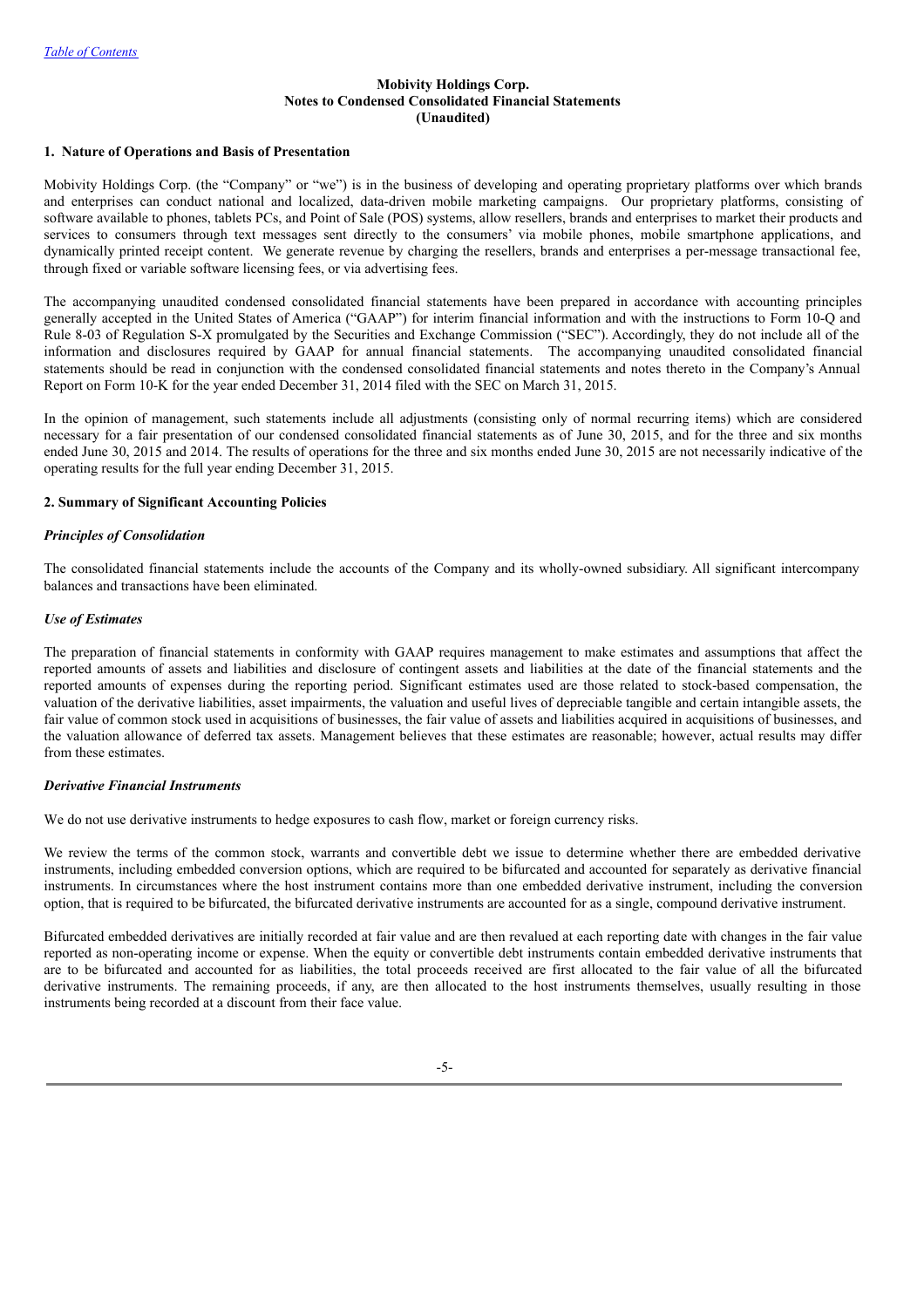The fair values of the derivatives are estimated using a Monte Carlo simulation model. The model utilizes a series of inputs and assumptions to arrive at a fair value at the date of inception and each reporting period. Some of the key assumptions include the likelihood of future financing, stock price volatility, and discount rates.

#### *Goodwill and Intangible Assets*

Goodwill is tested for impairment at a minimum on an annual basis. Goodwill is tested for impairment at the reporting unit level by first performing a qualitative assessment to determine whether it is more likely than not that the fair value of the reporting unit is less than its carrying value. If the reporting unit does not pass the qualitative assessment, then the reporting unit's carrying value is compared to its fair value. The fair values of the reporting units are estimated using market and discounted cash flow approaches. Goodwill is considered impaired if the carrying value of the reporting unit exceeds its fair value. The discounted cash flow approach uses expected future operating results. Failure to achieve these expected results may cause a future impairment of goodwill at the reporting unit.

Intangible assets consist of patents and trademarks, purchased customer contracts, purchased customer and merchant relationships, purchased trade names, purchased technology, non-compete agreements, and software development costs. Intangible assets are amortized over the period of estimated benefit using the straight-line method and estimated useful lives ranging from two to twenty years. No significant residual value is estimated for intangible assets.

The Company accounts for the cost of computer software developed or obtained for internal use of its application service by capitalizing qualifying costs, which are incurred during the application development stage and amortizing them over the software's estimated useful life. Costs incurred in the preliminary and post-implementation stages of the Company's products are expensed as incurred. The amounts capitalized include external direct costs of services used in developing internal-use software and for payroll and payroll-related costs of employees directly associated with the development activities. The Company amortizes capitalized software over the expected period of benefit, which is two years, beginning when the software is ready for its intended use.

#### *Impairment of Long-Lived Assets*

We evaluate long-lived assets (including intangible assets) for impairment whenever events or changes in circumstances indicate that the carrying amount of a long-lived asset may not be recoverable. An asset is considered impaired if its carrying amount exceeds the undiscounted future net cash flow the asset is expected to generate.

#### *Revenue Recognition and Concentrations*

Our SmartReceipt and C4 Mobile Marketing and customer relationship management are hosted solutions. We generate revenue from licensing our software to clients in our software as a service model, per-message and per-minute transactional fees, and customized professional services. We recognize license/subscription fees over the period of the contract, service fees as the services are performed, and per-message or per-minute transaction revenue when the transaction takes place. We recognize revenue at the time that the services are rendered, the selling price is fixed, and collection is reasonably assured, provided no significant obligations remain. We consider authoritative guidance on multiple deliverables in determining whether each deliverable represents a separate unit of accounting. Some customers are billed on a month to month basis with no contractual term and is collected by credit card. Revenue is recognized at the time that the services are rendered and the selling price is fixed with a set range of plans. Cash received in advance of the performance of services is recorded as deferred revenue.

We generate revenue from the Stampt App through customer agreements with business owners. Revenue is principally derived from monthly subscription fees which provide a license for unlimited use of the Stampt App by the business owners and their customers. The subscription fee is billed each month to the business owner. Revenue is recognized monthly as the subscription revenues are billed. There are no perminute or transaction fees associated with the Stampt App.

During the six months ended June 30, 2015 and 2014, one customer accounted for 34% and 27%, respectively, of our revenues.

#### *Comprehensive Income (Loss)*

Comprehensive income (loss) is defined as the change in equity during a period from transactions and other events and circumstances from non-owner sources. We are required to record all components of comprehensive income (loss) in the consolidated financial statements in the period in which they are recognized. Net income (loss) and other comprehensive income (loss), including foreign currency translation adjustments and unrealized gains and losses on investments, are reported, net of their related tax effect, to arrive at comprehensive income (loss). For the three and six months ended June 30, 2015 and 2014, the comprehensive loss was equal to the net loss.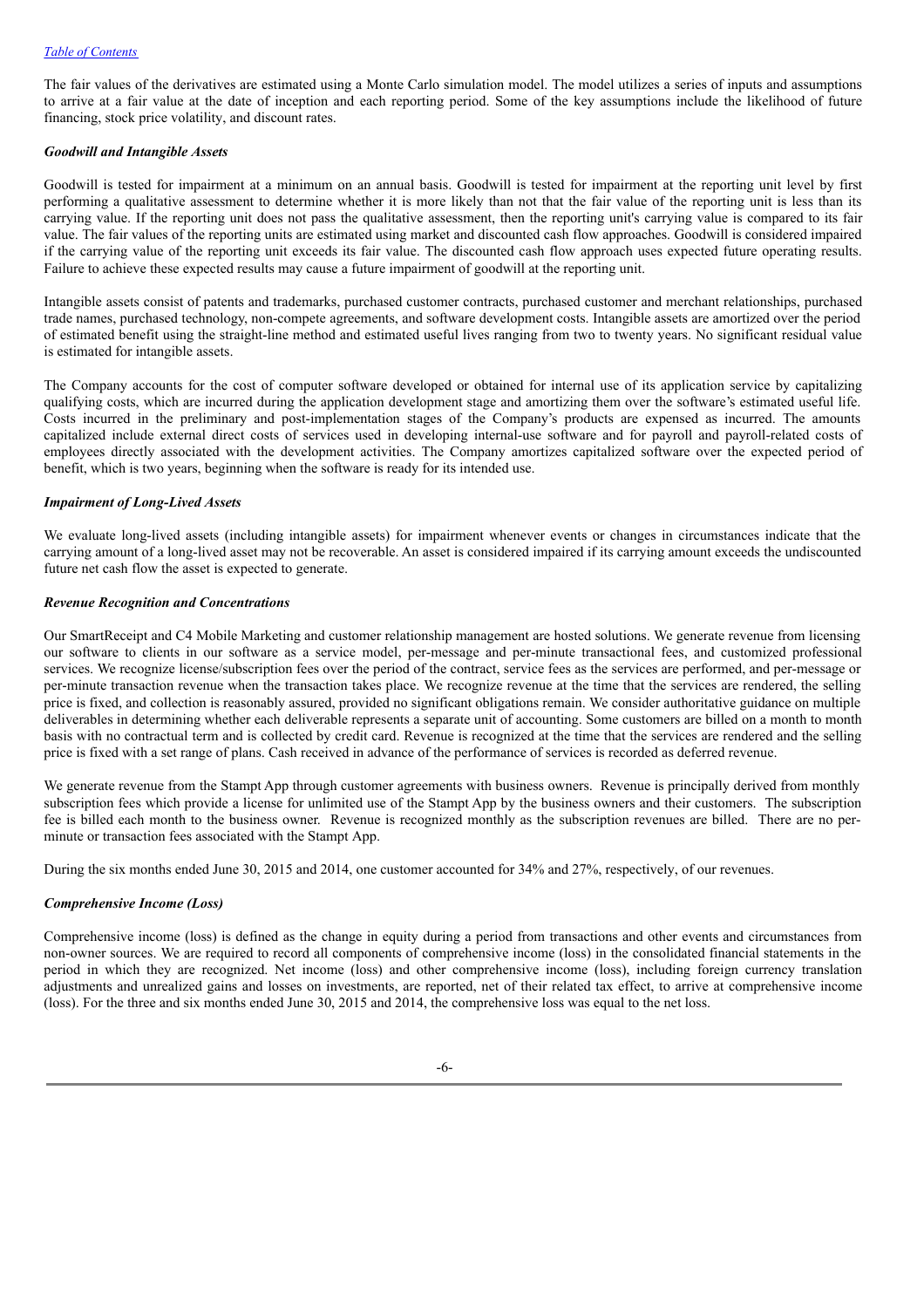#### *Net Loss Per Common Share*

Basic net loss per share excludes any dilutive effects of options, shares subject to repurchase and warrants. Diluted net loss per share includes the impact of potentially dilutive securities. During the three and six months ended June 30, 2015 and 2014, we had securities outstanding which could potentially dilute basic earnings per share in the future, but were excluded from the computation of diluted net loss per share, as their effect would have been anti-dilutive.

## *Reclassifications*

Certain amounts from prior periods have been reclassified to conform to the current period presentation.

#### *Recent Accounting Pronouncements*

Accounting standards promulgated by the FASB are subject to change. Changes in such standards may have an impact on the Company's future financial statements. The following are a summary of recent accounting developments.

In May 2014, the Financial Accounting Standards Board (the "FASB") and the International Accounting Standards Board (the "IASB") issued substantially converged final standards on revenue recognition. The FASB's Accounting Standards Update ("ASU") No. 2014-09, *Revenue from Contracts with Customers* (Topic 606), was issued in three parts: (a) Section A, "Summary and Amendments That Create Revenue from Contracts with Customers (Topic 606) and Other Assets and Deferred Costs-Contracts with Customers (Subtopic 340-40)," (b) Section B, "Conforming Amendments to Other Topics and Subtopics in the Codification and Status Tables" and (c) Section C, "Background Information and Basis for Conclusions." The core principle of the new guidance is that an entity should recognize revenue to depict the transfer of promised goods or services to customers in an amount that reflects the consideration to which the entity expects to be entitled in exchange for those goods or services. The standard permits the use of either the retrospective or cumulative effect transition method. This guidance will be effective for the Company for its fiscal year 2016, with no early adoption permitted.

The new revenue recognition guidance becomes effective for the Company on January 1, 2017, and early adoption is not permitted. Entities have the option of using either a full retrospective or a modified approach to adopt the guidance in the ASU. The Company is evaluating the effect that ASU 2014-09 will have on its consolidated financial statements and related disclosures. The Company is currently evaluating the impact of the adoption of ASU 2014-09 on its consolidated financial statements.

In August 2014, the FASB issued ASU No. 2014-15, "Disclosure of Uncertainties about an Entity's Ability to Continue as a Going Concern." ASU No. 2014-15 requires management to evaluate whether there is substantial doubt about an entity's ability to continue as a going concern and to provide related footnote disclosures in certain circumstances. This guidance will be effective for the Company for its fiscal year 2016, with early adoption permitted. The Company does not expect the adoption of this guidance to have a material effect on its consolidated financial statements.

In November 2014, the FASB issued ASU No. 2014-16, Derivatives and Hedging (Topic 815) - Determining Whether the Host Contract in a Hybrid Financial Instrument Issued in the Form of a Share is More Akin to Debt or to Equity. ASU 2014-16 was issued to clarify how current U.S GAAP should be interpreted in evaluating the economic characteristics and risk of a host contract in a hybrid financial instrument that is issued in the form of a share. In addition, ASU 2014-16 was issued to clarify that in evaluating the nature of a host contract, an entity should assess the substance of the relevant terms and features (that is, the relative strength of the debt-like or equity-like terms and features given the facts and circumstances) when considering how to weight those terms and features. The effects of initially adopting ASU 2014-16 should be applied on a modified retrospective basis to existing hybrid financial instruments issued in a form of a share as of the beginning of the fiscal year for which the amendments are effective. Retrospective application is permitted to all relevant prior periods. ASU 2014-16 is effective fiscal years, and interim periods within those fiscal years, beginning after December 15, 2015. Early adoption in an interim period is permitted. The Company is currently evaluating the impact of the adoption of ASU 2014-16 on its consolidated financial statements.

In April 2015, the FASB issued ASU 2015-05 regarding Subtopic 350-40, "Intangibles - Goodwill and Other - Internal-Use Software." The amendments in ASU 2015-05 provide guidance to customers about whether a cloud computing arrangement includes a software license. If a cloud computing arrangement includes a software license, the customer should account for the software license element of the arrangement consistent with other software licenses. If a cloud computing arrangement does not include a software license, the customer should account for the arrangement as a service contract. The amendments in ASU 2015-05 are effective for annual and interim periods beginning after December 15, 2015. Early adoption is permitted. The amendments in ASU 2015-05 may be applied either prospectively to all arrangements entered into or materially modified after the effective date or retrospectively. The Company is currently evaluating the impact of the adoption of ASU 2015-05 on its consolidated financial statements.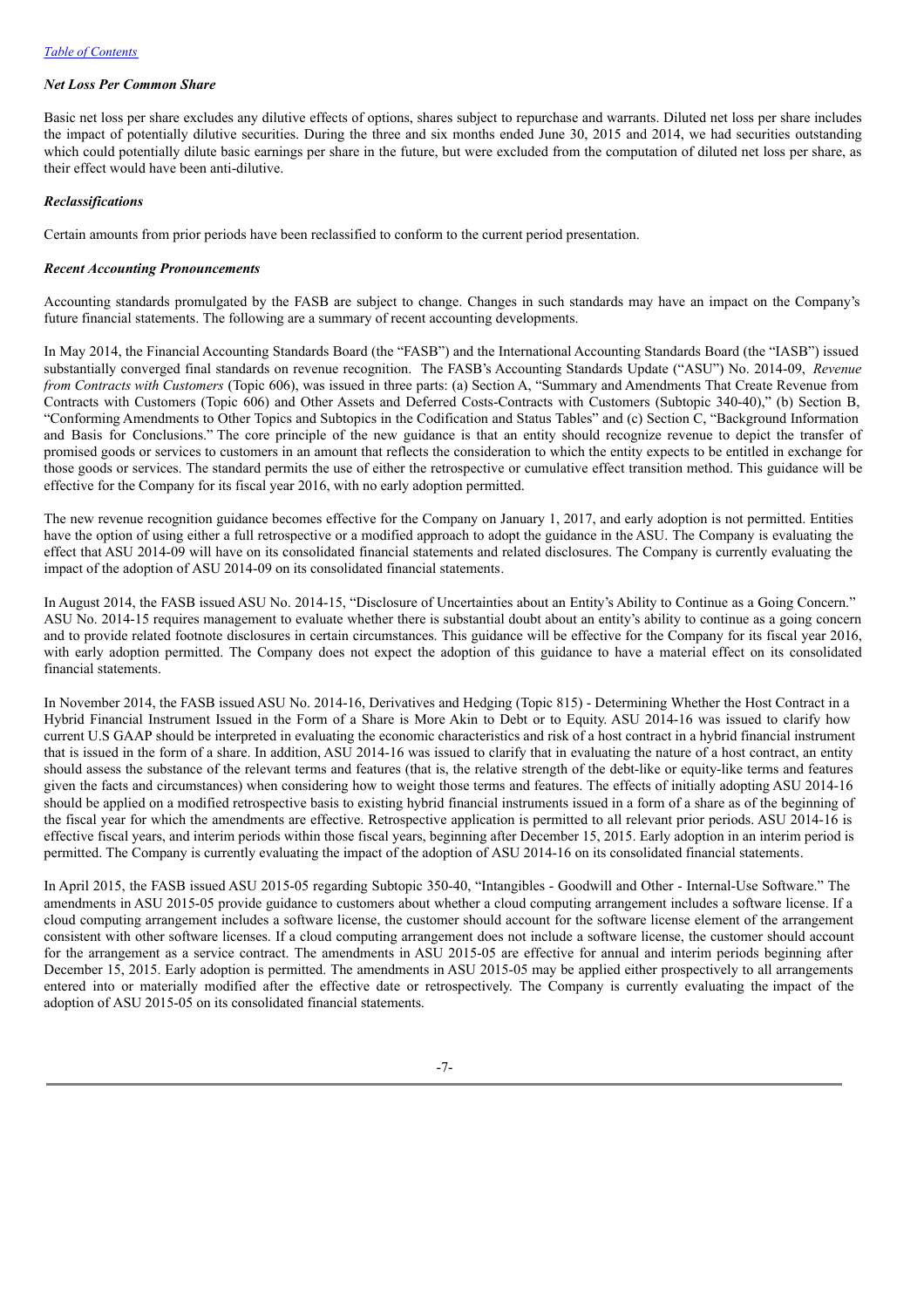#### **3. Acquisitions**

#### *SmartReceipt Acquisition*

In March 2014, we acquired all the assets of SmartReceipt, Inc. in exchange for: (1) our payment at closing of \$2.212 million of cash, net of a \$150,000 loan made by us to SmartReceipt in January 2014; (2) our issuance of 504,884 shares of its \$0.001 par value common stock; and (3) our earn-out payment of 200% of the "eligible revenue" of us over the 12 month period following the close of the transaction ("earn-out period"). The "eligible revenue" consists of: 100% our revenue derived during the earn out period from the sale of SmartReceipt products and services to certain SmartReceipt clients as of the close (the "designated SmartReceipt clients"); plus 50% of our revenue derived during the earn out period from the sale of our products and services to the designated SmartReceipt clients, plus 50% of our revenue derived during the earn out period from the sale of SmartReceipt products and services to our clients who are not designated SmartReceipt clients. The earn-out payment is payable in our common shares at the rate of \$1.85 per share, representing the volume weighted average trading price of our common stock for the 90 trading days preceding the initial close of the transactions under the Asset Purchase Agreement. As of June 30, 2015, the estimated dollar value of the earn-out payable was \$838,000. As of June 30, 2015, the earn-out payable was recorded as a current liability, due to its one year term, on the consolidated balance sheet.

The allocation of the purchase price to assets and liabilities based upon fair value determinations was as follows:

| Accounts receivable, net | 161,664    |
|--------------------------|------------|
| Other assets             | 6,620      |
| Customer relationships   | 2,010,000  |
| Developed technology     | 260,000    |
| Trade name               | 176,000    |
| Goodwill                 | 2,890,801  |
| Total assets acquired    | 5,505,085  |
| Liabilities assumed      | (191, 561) |
| Net assets acquired      | 5,313,524  |
|                          |            |

The purchase price consists of the following:

| Cash                 | \$2,368,019 |
|----------------------|-------------|
| Earn Out             | 2,273,000   |
| Common stock         | 672,505     |
| Total purchase price | 5,313,524   |

The following information presents unaudited pro forma consolidated results of operations for the six months ended June 30, 2014 as if the SmartReceipt acquisition described above had occurred on January 1, 2014. The following unaudited pro forma financial information gives effect to certain adjustments, including the increase in stock based compensation expense that had not been valued prior to acquisition. The pro forma financial information is not necessarily indicative of the operating results that would have occurred if the acquisition been consummated as of the date indicated, nor are they necessarily indicative of future operating results.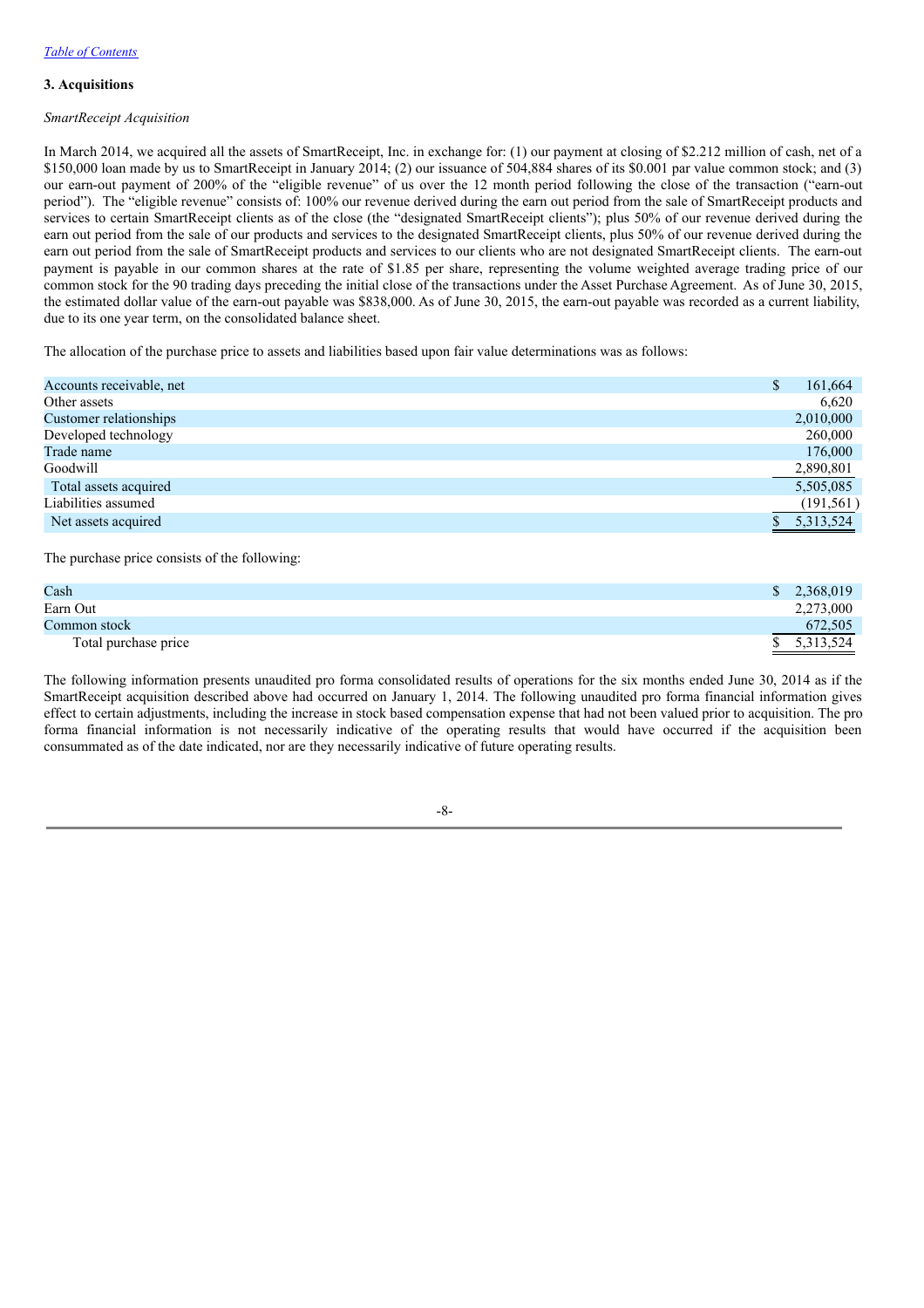#### Mobivity Holdings Corp. Unaudited Pro Forma Condensed Consolidated Statement of Operations For the period ended June 30, 2014

|                                                                            |                  |                         | Pro forma                      | Pro forma       |
|----------------------------------------------------------------------------|------------------|-------------------------|--------------------------------|-----------------|
|                                                                            | Mobivity         | <b>SR</b>               | adjustments                    | combined        |
| Revenues                                                                   |                  |                         |                                |                 |
| Revenues                                                                   | 2,013,106<br>S.  | $\mathbb{S}$<br>214,139 | $\mathbb{S}$<br>$\blacksquare$ | \$<br>2,227,245 |
| Cost of revenues                                                           | 519,234          | 54,410                  | $\overline{\phantom{a}}$       | 573,644         |
| Gross margin                                                               | 1,493,872        | 159,729                 |                                | 1,653,601       |
| Operating expenses                                                         |                  |                         |                                |                 |
| General and administrative                                                 | 1,984,389        | 231,084                 | 4,230(a)                       | 2,219,703       |
| Sales and marketing                                                        | 1,895,646        | 60,077                  |                                | 1,955,723       |
| Engineering, research, and development                                     | 681,798          | 139,649                 |                                | 821,447         |
| Depreciation and amortization                                              | 183,964          | 403                     |                                | 184,367         |
| Total operating expenses                                                   | 4,745,797        | 431,213                 | 4,230                          | 5,181,240       |
| Loss from operations                                                       | (3,251,925)      | (271, 484)              | (4,230)                        | (3,527,639)     |
| Other income/(expense)                                                     |                  |                         |                                |                 |
| Interest income                                                            | 1,902            |                         |                                | 1,902           |
| Interest expense                                                           | (1,680)          |                         |                                | (1,680)         |
| Change in fair value of derivative liabilities                             | 57,792           |                         |                                | 57,792          |
| Total other income/(expense)                                               | 58,014           |                         |                                | 58,014          |
| Loss before income taxes                                                   | (3,193,911)      | (271, 484)              | (4,230)                        | (3,469,625)     |
| Income tax expense                                                         |                  |                         | $\overline{\phantom{a}}$       |                 |
| Net loss                                                                   | (3,193,911)<br>S | $(271, 484)$ \$<br>-S   | (4,230)                        | \$ (3,469,625)  |
| Net loss per share - basic and diluted                                     | (0.16)<br>S      |                         |                                | (0.17)          |
| Weighted average number of shares<br>during the period - basic and diluted | 19,877,470       |                         |                                | 20,075,519      |

## Pro Forma Adjustments

The following pro forma adjustments are based upon the value of the tangible and intangible assets acquired as determined by an independent valuation firm.

(a) Represents stock based compensation in conjunction with the transaction.

## **4. Goodwill and Purchased Intangibles**

#### **Goodwill**

The carrying value of goodwill at June 30, 2015 and December 31, 2014 was \$1,921,072.

## Intangible assets

The following table presents details of our purchased intangible assets as of June 30, 2015 and December 31, 2014:

|                                     | Balance at<br>December |           |                          |              | Balance at<br>June 30, |
|-------------------------------------|------------------------|-----------|--------------------------|--------------|------------------------|
|                                     | 31, 2014               | Additions |                          | Amortization | 2015                   |
| Patents and trademarks              | 108.952                |           | ٠                        | (4,573)      | 104,379                |
| Customer and merchant relationships | 1,540,000              |           | ٠                        | (83, 244)    | 1,456,756              |
| Trade name                          | 152,000                |           | ٠                        | (8,216)      | 143,784                |
| Acquired technology                 | 210,000                |           | -                        | (11, 351)    | 198,649                |
| Total                               | 2,010,952              |           | $\overline{\phantom{0}}$ | (107, 384)   | 1,903,568              |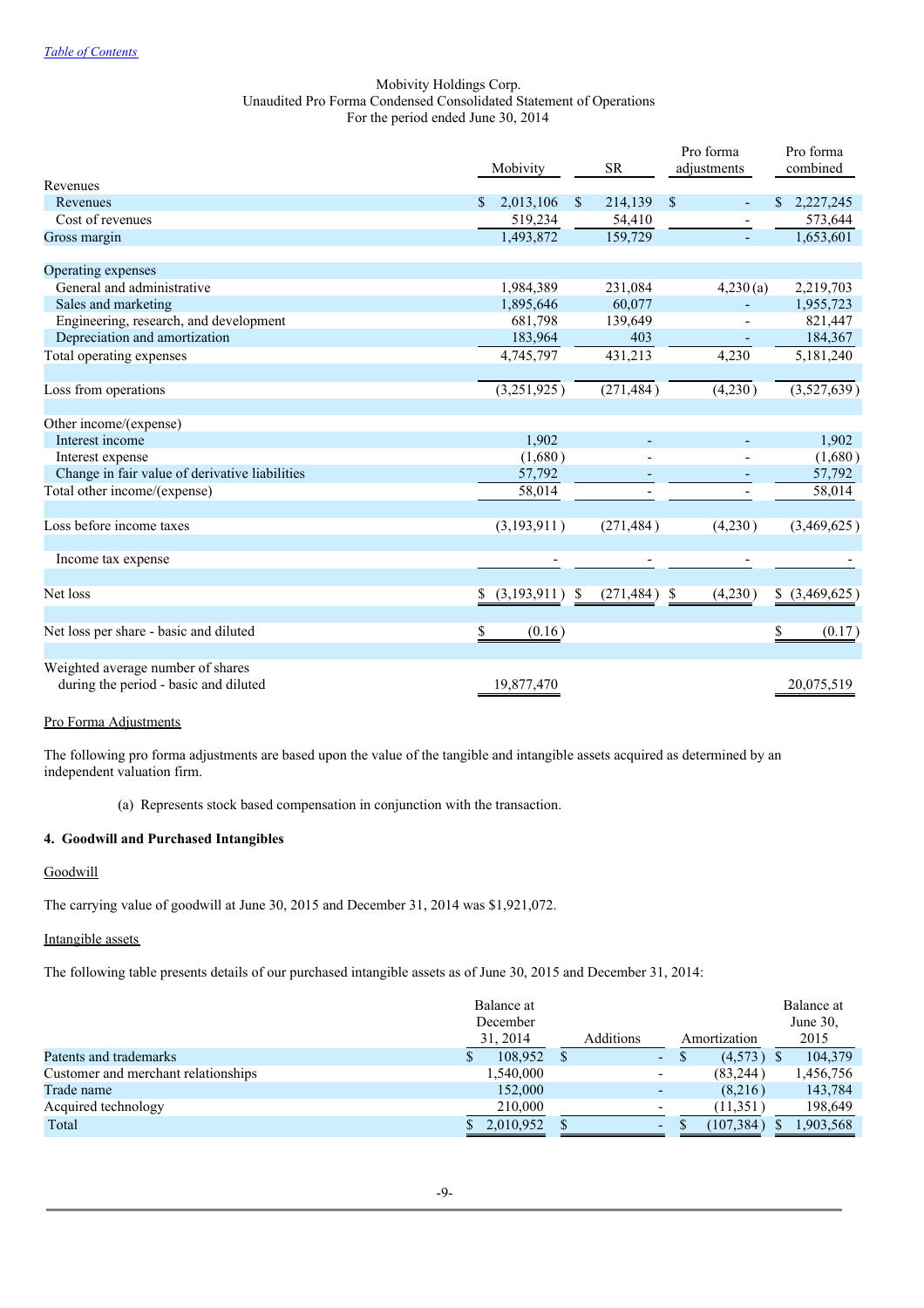#### *Table of [Contents](#page-1-0)*

The intangible assets are being amortized on a straight line basis over their estimated useful lives of ten to twenty years.

Amortization expense for intangible assets was \$53,692 and \$114,232 for the three months ended June 30, 2015 and 2014, respectively.

Amortization expense for intangible assets was \$107,384 and \$180,465 for the six months ended June 30, 2015 and 2014, respectively.

The estimated future amortization expense of our intangible assets as of June 30, 2015 is as follows:

| Year ending December 31, | Amount    |
|--------------------------|-----------|
| 2015                     | 158,790   |
| 2016                     | 214,769   |
| 2017                     | 214,769   |
| 2018                     | 214,770   |
| 2019                     | 214,770   |
| Thereafter               | 885,700   |
| Total                    | 1,903,568 |

#### **5. Software Development Costs**

The Company has capitalized certain costs for software developed or obtained for internal use during the application development stage as it relates to specific contracts. The amounts capitalized include external direct costs of services used in developing internal-use software and for payroll and payroll-related costs of employees directly associated with the development activities.

The following table presents details of our software development costs as of June 30, 2015 and December 31, 2014:

|                            | Balance at   |                          |           |              | Balance at |
|----------------------------|--------------|--------------------------|-----------|--------------|------------|
|                            | December 31. |                          |           |              | June 30,   |
|                            | 2014         |                          | Additions | Amortization | 2015       |
| Software development costs |              |                          | 402,106   | (26, 793)    | 375.313    |
| Total                      |              | $\overline{\phantom{0}}$ | 402,106   | (26, 793)    | 375.313    |

Software development costs are being amortized on a straight line basis over their estimated useful life of two years.

Amortization expense for software development costs was \$26,793 and \$0 for both the three and six months ended June 30, 2015 and 2014, respectively.

The estimated future amortization expense of software development costs as of June 30, 2015 is as follows:

| Year ending December 31, | Amount  |
|--------------------------|---------|
| 2015                     | 100,526 |
| 2016                     | 201,053 |
| 2017                     | 73,734  |
| 2018                     |         |
| 2019                     |         |
| Thereafter               |         |
| Total                    | 375.313 |

## **6. Derivative Liabilities**

We completed a private placement in September 2011 for the sale of units consisting of shares of common stock and warrants to purchase our common stock. Both the common shares and the warrants contain anti-dilutive, or down round, price protection. We recorded derivative liabilities related to the down round price protection on the common shares and the warrants.

The down round price protection on the common shares expired in August 2012, and the down round price protection for the warrants terminates when the warrants expire or are exercised.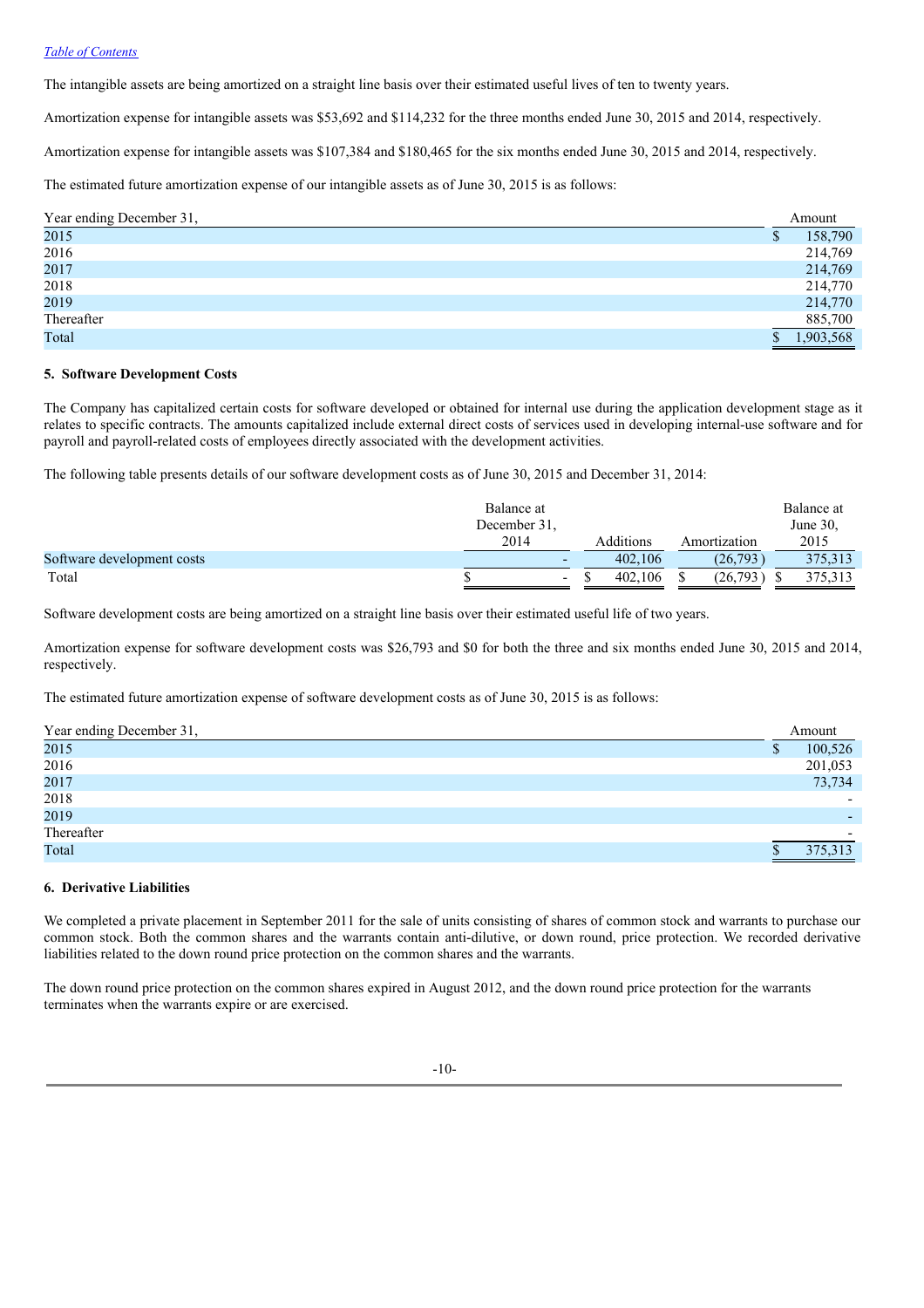#### *Table of [Contents](#page-1-0)*

Our derivative liabilities at June 30, 2015 and December 31, 2014 both relate to these warrants.

The fair values of our derivative liabilities are estimated at the issuance date and are revalued at each subsequent reporting date using a Monte Carlo simulation discussed below.

At June 30, 2015 and December 31, 2014, we recorded current derivative liabilities of \$49,474 and \$42,659, respectively, which are detailed by instrument type in the table below.

The net change in fair value of the derivative liabilities for the three months ended June 30, 2015 and 2014 was a (loss)/gain of (\$25,140) and \$27,713, respectively.

The net change in fair value of the derivative liabilities for the six months ended June 30, 2015 and 2014 was a (loss)/gain of \$(6,815) and \$57,792, respectively.

The following table presents the derivative liabilities by instrument type as of June 30, 2015 and December 31, 2014:

|                                     |               | December 31. |
|-------------------------------------|---------------|--------------|
| Derivative Value by Instrument Type | June 30, 2015 | 2014         |
| Warrants                            | 49.474        | 42.659       |
|                                     | 49.474        | 42,659       |

The following table presents details of our derivative liabilities from December 31, 2014 to June 30, 2015:

| Balance December 31, 2014                      | 42.659 |
|------------------------------------------------|--------|
| Change in fair value of derivative liabilities | 6,815  |
| Balance June 30, 2015                          | 49.474 |

An independent valuation expert calculated the fair value of the compound embedded derivatives using a complex, customized Monte Carlo simulation model suitable to value path dependent American options. The model uses the risk neutral methodology adapted to value corporate securities. This model utilized subjective and theoretical assumptions that can materially affect fair values from period to period.

Key inputs and assumptions used in valuing our derivative liabilities are as follows:

#### For issuances of warrants:

- Stock prices on all measurement dates were based on the fair market value
- Down round protection is based on the subsequent issuance of warrants with exercise prices less than \$1.00 per share
- · The probability of a future equity financing event triggering the down round protection was estimated at 0%
- Computed volatility of 123.3%
- Risk free rates of  $0.01\%$ -0.02%

#### **7. Notes Payable and Interest Expense**

#### *Cherry Family Trust Note*

This note was issued on March 1, 2007, for the principal amount of \$20,000, interest accrues at the rate of 9% compounded annually, with a maturity date of December 31, 2008. Accrued interest was \$0 as of June 30, 2015 and December 31, 2014. A court order was issued and December 7, 2007 that related to a summary judgment in favor of the Company, stemming from litigation between the Company and Mr. Cherry. Accordingly, we have extinguished the note payable as of December 31, 2014 and related accrued interest in the amounts and recorded a gain on debt extinguishment of \$36,943.

#### *Interest Expense*

Interest expense was \$0 and \$854 during the three months ended June 30, 2015 and 2014, respectively.

Interest expense was \$0 and \$1,680 during the six months ended June 30, 2015 and 2014, respectively.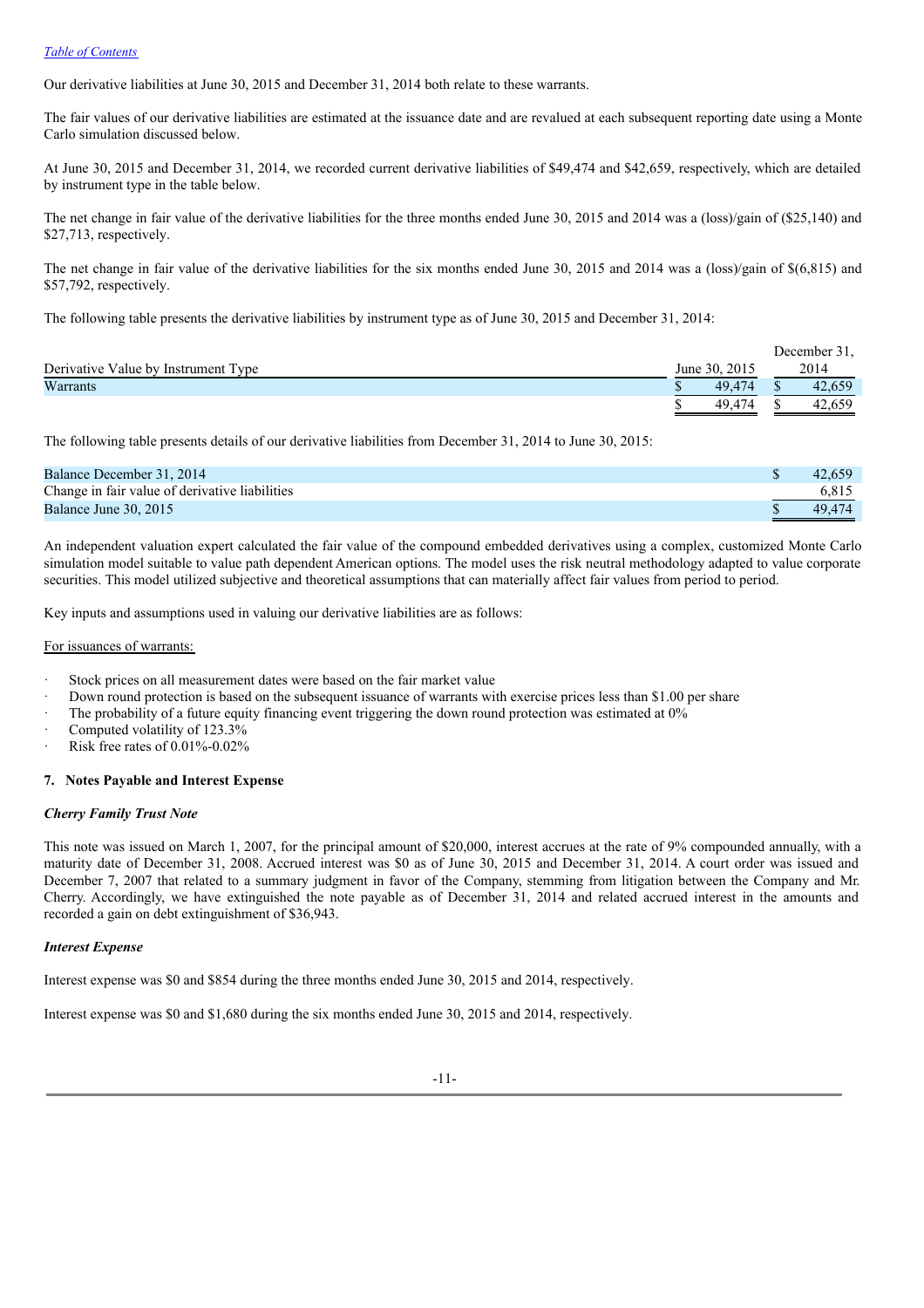## **8. Stockholders' Equity (Deficit)**

#### *Common Stock*

2014

In March 2014, we issued 5,413,000 units of our securities at \$1.00 per unit to accredited investors for the gross proceeds of \$5,413,000. Each unit consisted of one share of our common stock and a common stock purchase warrant to purchase one-quarter share of our common stock, over a five year period, at an exercise price of \$1.20 per share. The units included warrants for the purchase of 1,353,238 shares of common stock at \$1.20 per share. The warrants were valued at \$1,320,569 and expire in 2019.We entered into a Registration Rights Agreement with the investors, pursuant to which we filed a resale registration statement covering the common shares made part of the units.

Emerging Growth Equities, Ltd. ("EGE") acted as placement agent for the private placement and received \$370,685 in commissions from us. In addition, we issued warrants for the purchase of 370,685 common stock units at \$1.00 per unit to EGE in connection with the equity placements. Each unit consists of one share of the Company's common stock and a common stock purchase warrant to purchase one-quarter share of the Company's common stock, over a five year period, at an exercise price of \$1.20 per share.

In March 2014, we issued 504,884 shares at \$1.44 per share in connection with the acquisition of SmartReceipt. See Note 3.

In September 2014, we issued 500,000 shares of common stock at \$1.01 per share for services and recorded share-based compensation of \$505,000 in general and administrative expense.

In October 2014, we issued 2,137 accrued shares of common stock at \$3.42 per share for services that had been recorded in 2013 as equity payable.

In October 2014, we issued 10,431 shares of common stock at \$3.42 per share for services and recorded share-based compensation of \$35,673 in general and administrative expense.

#### 2015

On January 13, 2015, Michael Bynum, president and a member of the board of directors of Mobivity Holdings Corp, resigned as an officer, director and employee of the Company and all subsidiaries. In connection with Mr. Bynum's resignation, he and the Company entered into a customary separation agreement providing for mutual releases and other standard covenants and acknowledgements. In addition, the separation agreement modified Mr. Bynum's rights to severance under his employment agreement dated May 17, 2013 with the Company. Pursuant to his employment agreement, Mr. Bynum was entitled to one year of salary, or \$200,000, upon his resignation. However, under the separation agreement, Mr. Bynum agreed to accept 260,870 shares of the common stock of the Company in lieu of cash severance. The shares were valued on the closing market price on the date of the separation agreement of January 9, 2015 of \$1.15 which provided a fair market value of the share consideration of \$300,001. In addition, pursuant to his employment agreement, Mr. Bynum's options would continue to vest for three months following his resignation and all vested options would remain exercisable for a period of six months following his resignation. However, under the separation agreement, Mr. Bynum agreed that his options would cease vesting upon his resignation, all unvested options would expire upon resignation and all vested options would remain exercisable for a period of 12 months following his resignation.

On January 21, 2015, the board of directors of Mobivity Holdings Corp. appointed William Van Epps to serve as executive chairman of the Company. In connection with the appointment, the Company entered into an employment agreement dated January 19, 2015 with Mr. Van Epps. Pursuant to his employment agreement, the Company has agreed to pay Mr. Van Epps a base salary \$310,000, subject to annual review by the board. The Company has also agreed to pay Mr. Van Epps a signing bonus of 50,000 shares of the Company's common stock. The shares were valued on the closing market price on the date of the employment agreement of January 19, 2015 of \$1.26 which provided a fair market value of the share consideration of \$63,000.

In March 2015, we conducted the private placement of our securities for the gross proceeds of \$4,805,000. In the private placement, we sold 4,805,000 units of our securities at a price of \$1.00 per unit. As of May 1, 2015, net proceeds of \$4,570,500 have been received by the Company (this amount is less offering costs of \$234,500). Each unit consists of one share of our common stock and a common stock purchase warrant to purchase one-quarter share of our common stock, over a five year period, at an exercise price of \$1.20 per share and grant date fair value of \$0.93. We entered into a Registration Rights Agreement with the investors, pursuant to which we agreed to cause a resale registration statement covering the common shares made part of the units to be filed by April 30, 2015. The Registration Rights Agreement also provides that we must make certain payments as liquidated damages to the investors if it fails to timely file the registration statement and cause it to become effective.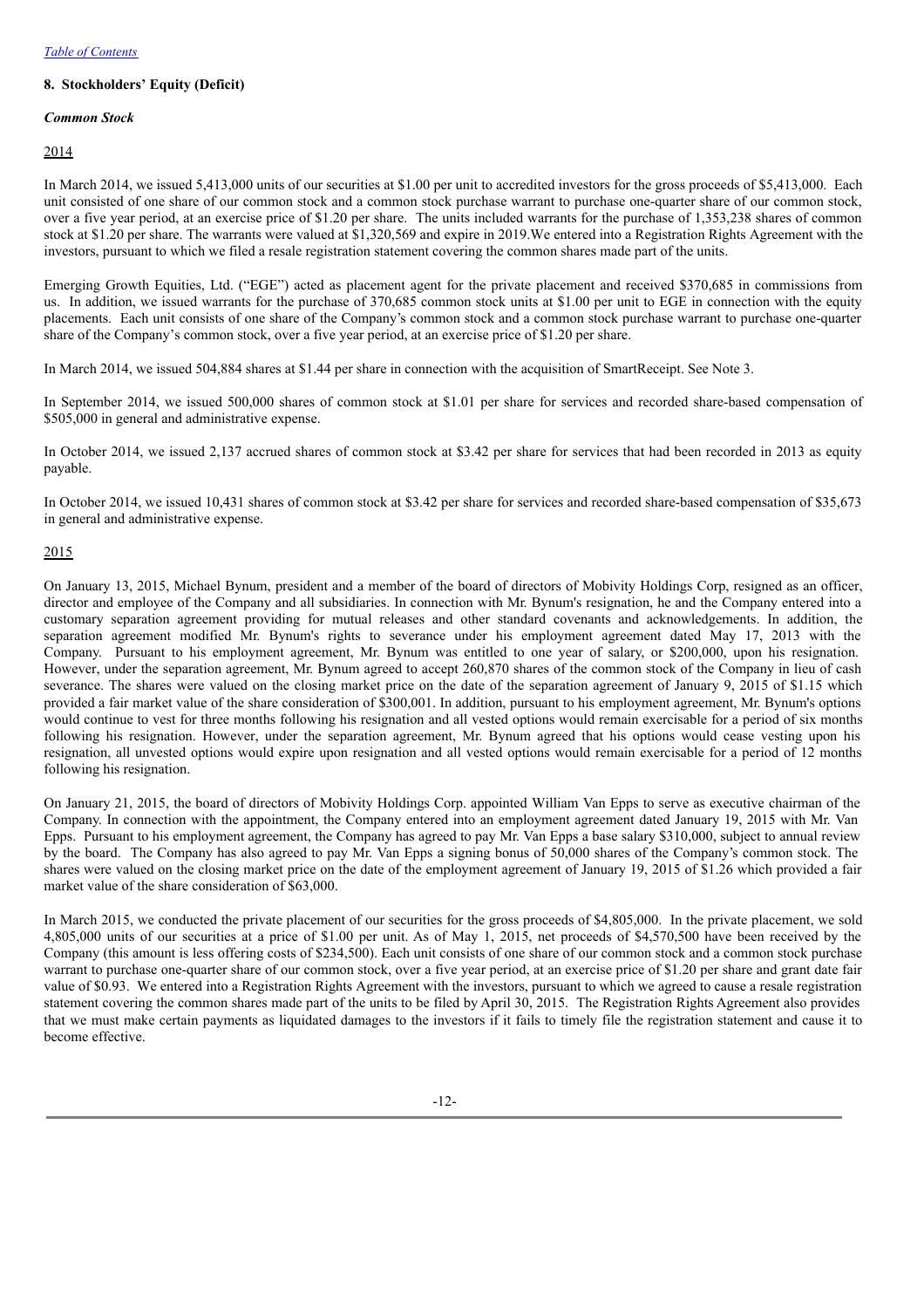EGE acted as placement agent for the private placement and received \$234,500 in commissions from us. In addition, for its services as placement agent, we issued to EGE warrants to purchase an aggregate of 234,500 units, as defined above, exercisable for a period of five years from the closing date, at an exercise price of \$1.00 per unit.

## *Stock-based Plans*

### Stock Option Activity

The following table summarizes stock option activity for the six months ended June 30, 2015:

|                                  | Options     |
|----------------------------------|-------------|
| Outstanding at December 31, 2014 | 5,399,320   |
| Granted                          | 2,301,500   |
| Exercised                        |             |
| Canceled/forfeited/expired       | (2,733,326) |
| Outstanding at June 30, 2015     | 4,967,494   |

The weighted average exercise price of stock options granted during the period was \$1.26 and the related weighted average grant date fair value was \$1.13 per share.

## 2014

On February 27, 2014, the Company granted one employee 180,000 options to purchase shares of the Company common stock at the closing price as of February 27, 2014 of \$1.40 per share. The options vest 25% on the first anniversary of the grant, then equally in 36 monthly installments thereafter, and are exercisable until February 27, 2024. The total estimate value using the Black-Scholes Model, based on a volatility rate of 132% and a call option value of \$1.26 was \$226,800.

On April 2, 2014, the Company granted three employees 202,500 options to purchase shares of the Company common stock at the closing price as of April 2, 2014 of \$1.32 per share. The options vest in forty-eight equal monthly installments following the grant date and are exercisable until April 2, 2024. The total estimated value using the Black-Scholes Model, based on a volatility rate of 132% and a call option value of \$1.19 was \$240,975.

On April 15, 2014, the Company granted six employees 16,000 options to purchase shares of the Company common stock at the closing price as of April 15, 2014 of \$1.44 per share. The options vest in forty-eight equal monthly installments following the grant date and are exercisable until April 15, 2024. The total estimated value using the Black-Scholes Model, based on a volatility rate of 132% and a call option value of \$1.30 was \$20,800.

On April 15, 2014, the Company granted two employees 5,000 options to purchase shares of the Company common stock at the closing price as of April 15, 2014 of \$1.44 per share. The options vest 25% on the first anniversary of the grant, then equally in thirty-six monthly installments thereafter and are exercisable until April 15, 2024. The total estimated value using the Black-Scholes Model, based on a volatility rate of 132% and a call option value of \$1.30 was \$6,500.

On August 11, 2014, the Company granted five employees 212,500 options to purchase shares of the Company common stock at the closing price as of August 11, 2014 of \$0.94 per share. The options vest 25% on the first anniversary of the grant, then equally in 36 monthly installments thereafter and are exercisable until August 11, 2024. The total estimated value using the Black-Scholes Model, based on a volatility rate of 132% and a call option value of \$0.85 was \$180,625.

On September 29, 2014, the Company granted seven employees 182,500 options to purchase shares of the Company common stock at the closing price as of September 29, 2014 of \$1.15 per share. The options vest 25% on the first anniversary of the grant, then equally in 36 monthly installments thereafter and are exercisable until September 29, 2024. The total estimated value using the Black-Scholes Model, based on a volatility rate of 132% and a call option value of \$1.04 was \$189,800.

On November 13, 2014 the Company amended an Option Agreement dated June 17, 2013 (the "Option Agreement") pursuant to which Tom Tolbert was granted the right to purchase up to 1,391,087 shares of common stock of the Company. Options to purchase 391,085 Shares that were subject to vesting as of the date of the Amendment were cancelled. In furtherance of the cancellation, the Company granted to Mr. Tolbert options to purchase all or any part of 1,000,000 shares of the Company's Common Stock upon the following terms and conditions: Options to purchase 650,000 Shares shall vest and first become exercisable as of the date of the Amendment and the balance of Options to purchase 350,000 Shares shall vest and first become exercisable in 47 equal monthly installments of Options to purchase 7,292 Shares commencing on December 13, 2014 and on the 13th of the next 47 months and the remaining Options to purchase 7,276 Shares shall vest and first become exercisable on November 13, 2018. All other provisions of the Option Agreement remain in full force and effect.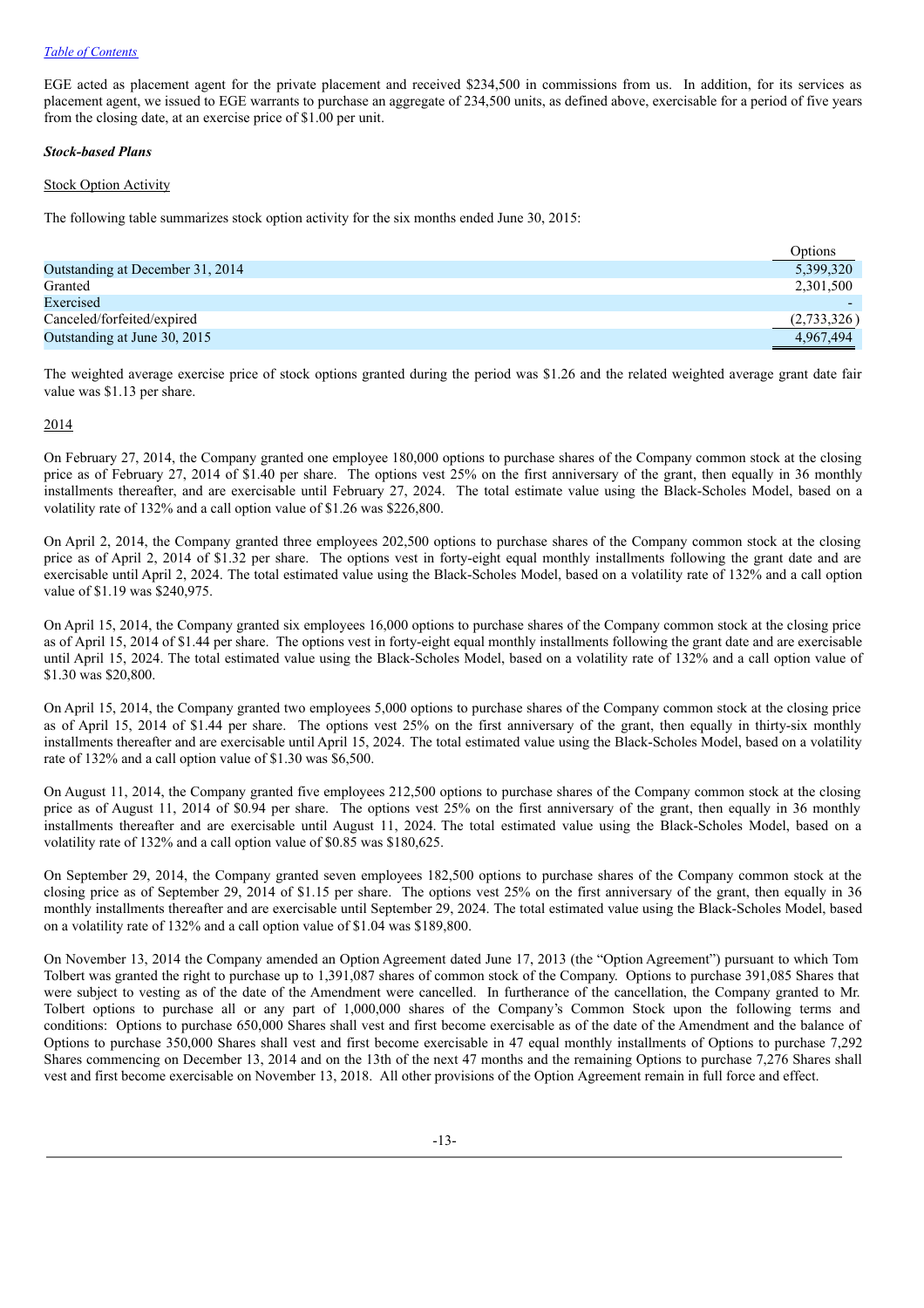On November 18, 2014, the Company granted three employees 250,000 options to purchase shares of the Company common stock at the closing price as of November 18, 2014 of \$1.48 per share. The options vest 25% on the first anniversary of the grant, then equally in 36 monthly installments thereafter and are exercisable until November 18, 2024. The total estimated value using the Black-Scholes Model, based on a volatility rate of 132% and a call option value of \$1.48 was \$370,000.

On December 30, 2014, the Company granted three employees 185,000 options to purchase shares of the Company common stock at the closing price as of December 30, 2014 of \$1.23 per share. The options vest 25% on the first anniversary of the grant, then equally in 36 monthly installments thereafter and are exercisable until December 30, 2024. The total estimated value using the Black-Scholes Model, based on a volatility rate of 132% and a call option value of \$1.11 was \$205,350.

#### 2015

On January 1, 2015, the Company granted one employee 15,000 options to purchase shares of the Company common stock at the closing price as of January 1, 2015 of \$1.19 per share. The options vest 25% on the first anniversary of the grant, then equally in 36 monthly installments thereafter and are exercisable until January 1, 2025. The total estimated value using the Black-Scholes Model, based on a volatility rate of 132% and a call option value of \$1.07 was \$16,050.

On January 22, 2015, the Company granted one employee 900,000 options to purchase shares of the Company common stock at the closing price as of January 22, 2015 of \$1.28 per share. The options vest in forty-eight equal monthly installments following the grant date and are exercisable until January 22, 2025. The total estimated value using the Black-Scholes Model, based on a volatility rate of 132% and a call option value of \$1.15 was \$1,035,000.

On January 22, 2015, the Company granted three employees 471,500 options to purchase shares of the Company common stock at the closing price as of January 22, 2015 of \$1.28 per share. The options vest 25% on the first anniversary of the grant, then equally in 36 monthly installments thereafter and are exercisable until January 22, 2025. The total estimated value using the Black-Scholes Model, based on a volatility rate of 132% and a call option value of \$1.15 was \$542,225.

On February 11, 2015, the Company granted one employee 3,000 options to purchase shares of the Company common stock at the closing price as of February 11, 2015 of \$1.20 per share. The options vest 25% on the first anniversary of the grant, then equally in 36 monthly installments thereafter and are exercisable until February 11, 2025. The total estimated value using the Black-Scholes Model, based on a volatility rate of 132% and a call option value of \$1.08 was \$3,240.

On February 16, 2015, the Company granted one employee 300,000 options to purchase shares of the Company common stock at the closing price as of February 16, 2015 of \$1.30 per share. The options vest in forty-eight equal monthly installments following the grant date and are exercisable until February 16, 2025. The total estimated value using the Black-Scholes Model, based on a volatility rate of 132% and a call option value of \$1.17 was \$351,000.

On March 2, 2015, the Company granted one employee 100,000 options to purchase shares of the Company common stock at the closing price as of March 2, 2015 of \$1.20 per share. The options vest in forty-eight equal monthly installments following the grant date and are exercisable until March 2, 2025. The total estimated value using the Black-Scholes Model, based on a volatility rate of 132% and a call option value of \$1.08 was \$108,000.

On April 16, 2015, the Company granted five employees 445,000 options to purchase shares of the Company common stock at the closing price as of April 16, 2015 of \$1.20 per share. The options vest 25% on the first anniversary of the grant, then equally in 36 monthly installments thereafter and are exercisable until April 16, 2025. The total estimated value using the Black-Scholes Model, based on a volatility rate of 132% and a call option value of \$1.08 was \$480,600.

On April 27, 2015, the Company granted one employee 20,000 options to purchase shares of the Company common stock at the closing price as of April 27, 2015 of \$1.10 per share. The options vest 25% on the first anniversary of the grant, then equally in 36 monthly installments thereafter and are exercisable until April 27, 2025. The total estimated value using the Black-Scholes Model, based on a volatility rate of 132% and a call option value of \$0.99 was \$19,800.

On May 4, 2015, the Company granted two employees 25,000 options to purchase shares of the Company common stock at the closing price as of May 4, 2015 of \$1.00 per share. The options vest 25% on the first anniversary of the grant, then equally in 36 monthly installments thereafter and are exercisable until May 4, 2025. The total estimated value using the Black-Scholes Model, based on a volatility rate of 132% and a call option value of \$0.90 was \$22,500.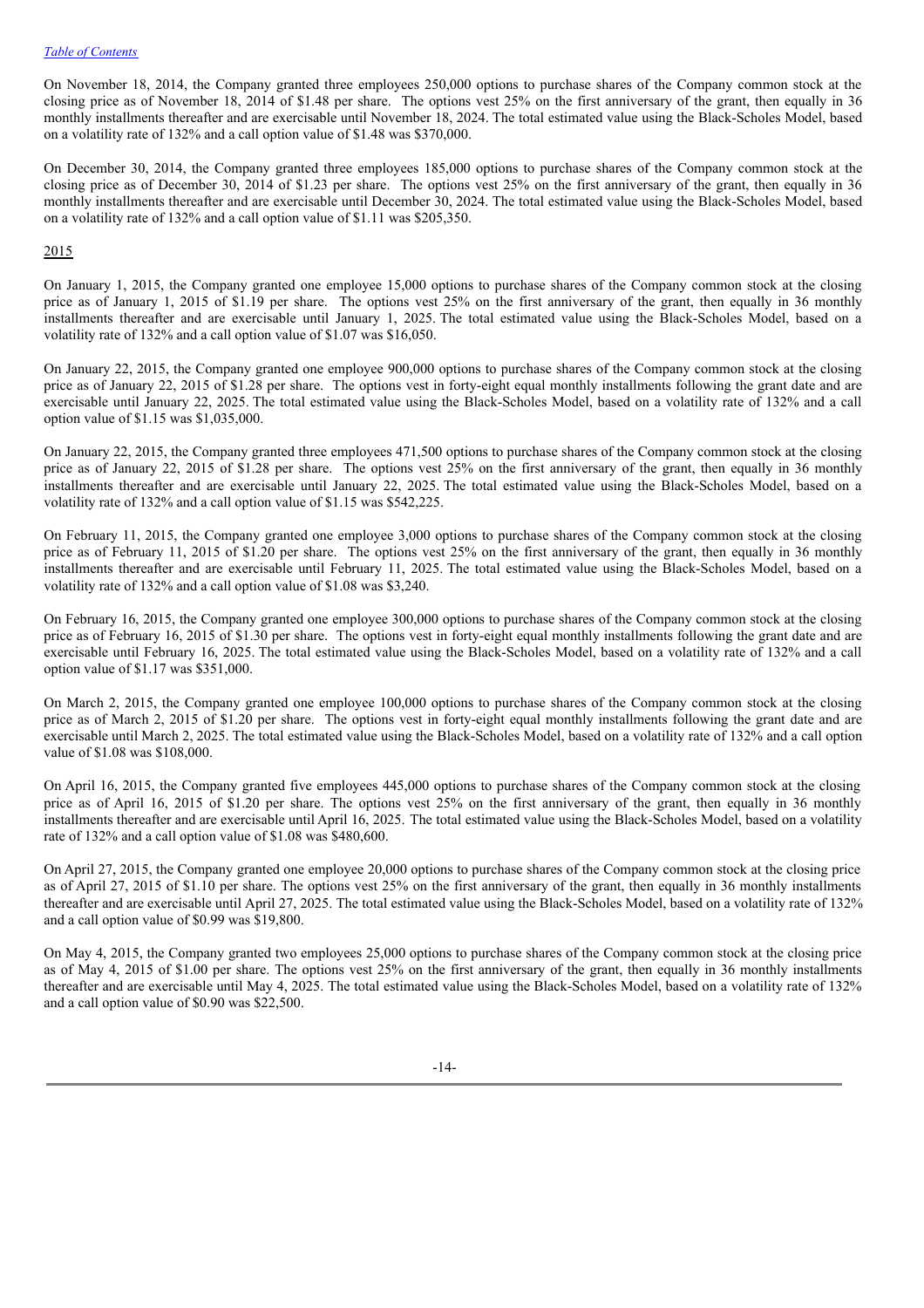On May 13, 2015, the Company granted one employee 20,000 options to purchase shares of the Company common stock at the closing price as of May 13, 2015 of \$0.99 per share. The options vest 25% on the first anniversary of the grant, then equally in 36 monthly installments thereafter and are exercisable until May13, 2025. The total estimated value using the Black-Scholes Model, based on a volatility rate of 132% and a call option value of \$0.89 was \$17,800.

On June 1, 2015, the Company granted one employee 2,000 options to purchase shares of the Company common stock at the closing price as of June 1, 2015 of \$0.85 per share. The options vest 25% on the first anniversary of the grant, then equally in 36 monthly installments thereafter and are exercisable until June 1, 2025. The total estimated value using the Black-Scholes Model, based on a volatility rate of 132% and a call option value of \$0.77 was \$1,540.

#### Stock-Based Compensation Expense from Stock Options and Warrants

The impact on our results of operations of recording stock-based compensation expense for the three and six months ended June 30, 2015 and 2014 were as follows:

|                                        | Three months ended June 30, |         |      |         |      | Six months ended June 30, |      |         |  |  |
|----------------------------------------|-----------------------------|---------|------|---------|------|---------------------------|------|---------|--|--|
|                                        | 2015                        |         | 2014 |         | 2015 |                           | 2014 |         |  |  |
| General and administrative             |                             | 219,798 |      | 197.763 |      | 406,603                   |      | 476,663 |  |  |
| Sales and marketing                    |                             | 54,385  |      | 46.110  |      | 113,629                   |      | 87.475  |  |  |
| Engineering, research, and development |                             | 26,410  |      | 15.148  |      | 44.451                    |      | 10.264  |  |  |
|                                        |                             | 300.593 |      | 259,021 |      | 564.683                   |      | 574,402 |  |  |

#### Valuation Assumptions

The fair value of each stock option award was calculated on the date of grant using the Black-Scholes option pricing model. The following weighted average assumptions were used for the six months ended June 30, 2015 and 2014.

|                         | Six months ended<br>June 30. |          |
|-------------------------|------------------------------|----------|
|                         | 2015                         | 2014     |
| Risk-free interest rate | $1.56\%$                     | $2.09\%$ |
| Expected life (years)   | 6.03                         | 6.02     |
| Expected dividend yield | $0\%$                        | $0\%$    |
| Expected volatility     | $132\%$                      | 132%     |

The risk-free interest rate assumption is based upon published interest rates appropriate for the expected life of our employee stock options.

The expected life of the stock options represents the weighted-average period that the stock options are expected to remain outstanding and was determined based on historical experience of similar awards, giving consideration to the contractual terms of the stock-based awards, vesting schedules and expectations of future employee behavior as influenced by changes to the terms of its stock-based awards.

The dividend yield assumption is based on our history of not paying dividends and no future expectations of dividend payouts.

The expected volatility in 2015 and 2014 is based on the historical publicly traded price of our common stock.

#### *Restricted stock units*

The following table summarizes restricted stock unit activity under our stock-based plans as of and for the six months ended June 30, 2015:

|                                       | <b>Shares</b>            |              | Weighted<br>Average Exercise<br>Price | Weighted<br>Average<br>Remaining<br>Contractual<br>Term (Years) |               | Aggregate<br>Intrinsic<br>Value |
|---------------------------------------|--------------------------|--------------|---------------------------------------|-----------------------------------------------------------------|---------------|---------------------------------|
| Outstanding at December 31, 2014      | 591,436                  | <sup>S</sup> |                                       | 9.75                                                            | <sup>\$</sup> | 703,809                         |
| Granted                               | 62,501                   | S            |                                       | $\overline{\phantom{0}}$                                        | \$            |                                 |
| Exercised                             |                          | -8<br>н.     |                                       | н.                                                              | \$            |                                 |
| Canceled/forfeited/expired            | $\overline{\phantom{a}}$ | ъ            |                                       | -                                                               | ъ             |                                 |
| Outstanding at June 30, 2015          | 653.937                  | \$           |                                       | 9.28                                                            | \$            | 784,724                         |
| Expected to vest at June 30, 2015     | 610,055                  | \$.          |                                       | 9.27                                                            | \$.           | 732,066                         |
| Exercisable at June 30, 2015          | 475,518                  | S            |                                       | 9.23                                                            | S.            | 570,621                         |
| Unvested at June 30, 2015             | 178,419                  | -S           | $\overline{\phantom{0}}$              | 9.42                                                            | S             | 214,103                         |
| Unrecognized expense at June 30, 2015 | 245,499<br>\$            |              |                                       |                                                                 |               |                                 |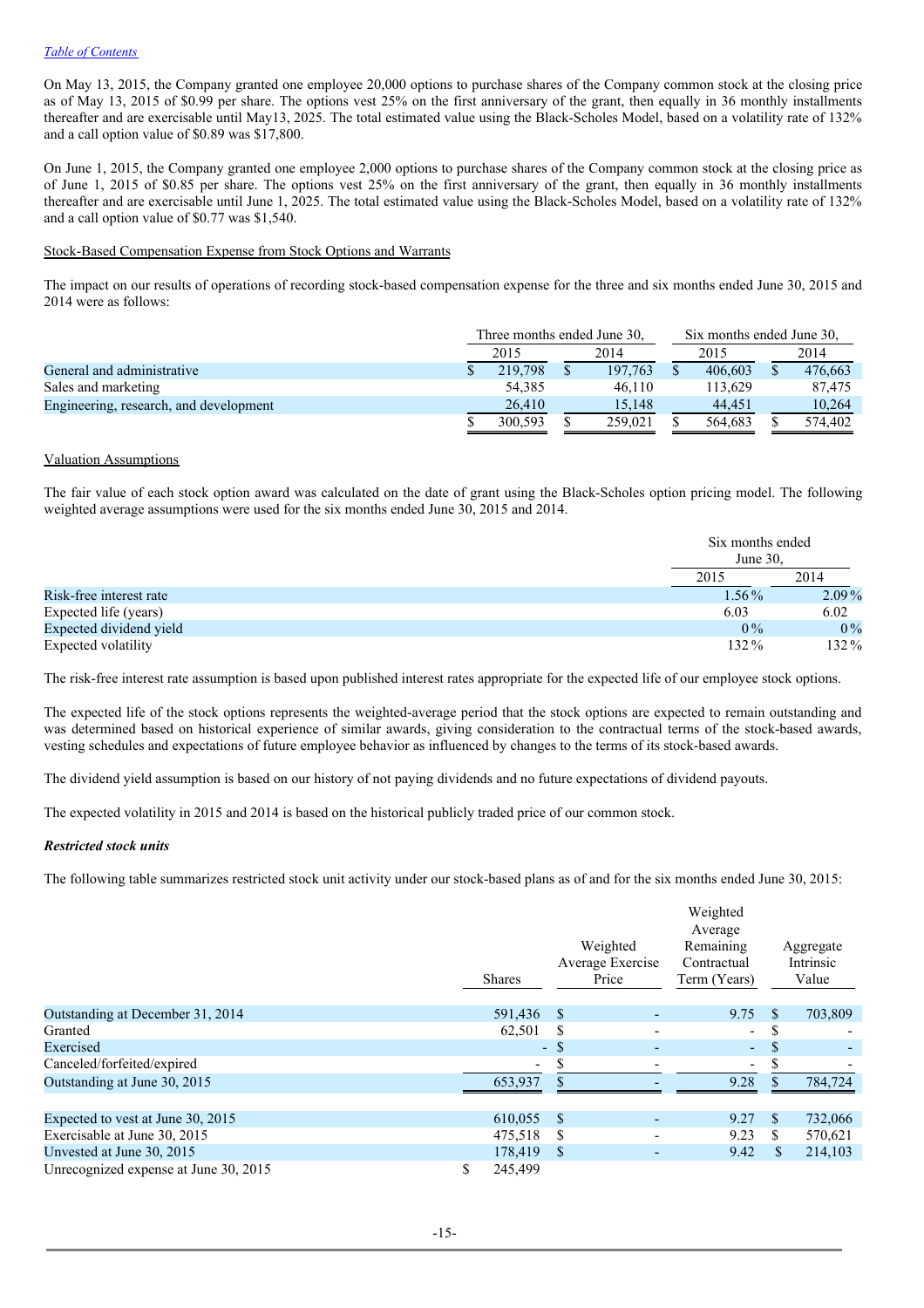## 2014

On July 17, 2014, the Company granted four independent directors a total of 231,391 restricted stock units. All units vested as of December 31, 2014. The units were valued based on the closing stock price on the date of grant. The shares of Common Stock associated with the Restricted Stock Unit will be issued to the director upon the earliest to occur of (A) July 17, 2017, (B) a change in control of the Company, and (C) the termination of the director's service with the Company.

On October 2, 2014, the Company granted one independent director a total of 11,743 restricted stock units. All units vested as of December 31, 2014. The units were valued based on the closing stock price on the date of grant. The shares of Common Stock associated with the Restricted Stock Unit will be issued to the director upon the earliest to occur of (A) October 2, 2017, (B) a change in control of the Company, and (C) the termination of the director's service with the Company.

On October 10, 2014 the Company granted five independent directors a total of 34,670 restricted stock units. All units vested as of December 31, 2014. The units were valued based on the closing stock price on the date of grant. The shares of Common Stock associated with the Restricted Stock Unit will be issued to the director upon the earliest to occur of (A) October 10, 2017, (B) a change in control of the Company, and (C) the termination of the director's service with the Company.

On November 6, 2014 the Company granted one independent director a total of 5,768 restricted stock units. All units vested as of December 31, 2014. The units were valued based on the closing stock price on the date of grant. The shares of Common Stock associated with the Restricted Stock Unit will be issued to the director upon the earliest to occur of (A) November 6, 2017, (B) a change in control of the Company, and (C) the termination of the director's services with the Company.

On November 6, 2014 the Company granted one independent director a total of 37,593 restricted stock units. The units were valued based on the closing stock price on the date of grant. All units vest equally in 12 monthly installments beginning January 31, 2015. The shares of Common Stock associated with the Restricted Stock Unit evidenced by this Agreement will, be issued to the director upon the earliest to occur of (A) November 6, 2017, (B) a change in control of the Company, and (C) the termination of the director's service with the Company.

On November 18, 2014 the Company granted one independent director a total of 13,514 restricted stock units. All units vested as of December 31, 2014. The units were valued based on the closing stock price on the date of grant. The shares of Common Stock associated with the Restricted Stock Unit will be issued to the director upon the earliest to occur of (A) November 6, 2017, (B) a change in control of the Company, and (C) the termination of the director's service with the Company.

On November 18, 2014 the Company granted five independent directors a total of 256,757 restricted stock units. The units were valued based on the closing stock price on the date of grant. All units vest equally in 12 monthly installments beginning January 31, 2015. The shares of Common Stock associated with the Restricted Stock Unit evidenced by this Agreement will be issued to the director upon the earliest to occur of (A) November 17, 2017, (B) a change in control of the Company, and (C) the termination of the director's service with the Company.

#### 2015

On January 22, 2015 the Company granted three independent directors a total of 62,501 restricted stock units. The units were valued based on the closing stock price on the date of grant. All units vest equally in 12 monthly installments beginning January 31, 2015. The shares of Common Stock associated with the Restricted Stock Unit evidenced by this Agreement will be issued to the director upon the earliest to occur of (A) January 22, 2018, (B) a change in control of the Company, and (C) the termination of the director's service with the Company.

#### *Stock Based Compensation from Restricted Stock*

The impact on our results of operations of recording stock-based compensation expense for restricted stock units for the three and six months ended June 30, 2015 and 2014 was as follows:

|                            | Three months ended June 30, |                        |  |      | Six months ended June 30. |              |  |      |  |
|----------------------------|-----------------------------|------------------------|--|------|---------------------------|--------------|--|------|--|
|                            |                             | 2015                   |  | 2014 |                           | 2015         |  | 2014 |  |
| General and administrative |                             | 121.603<br>$\gamma$ 1. |  |      |                           | 201.781      |  |      |  |
|                            |                             | .603                   |  |      |                           | 201.<br>.781 |  |      |  |

As of June 30, 2015, there was approximately \$245,499 of unearned restricted stock unit compensation that will be expensed in 2015. If there are any modifications or cancellations of the underlying unvested awards, we may be required to accelerate, increase or cancel all or a portion of the remaining unearned restricted unit compensation expense. Future unearned restricted unit compensation will increase to the extent we grant additional equity awards.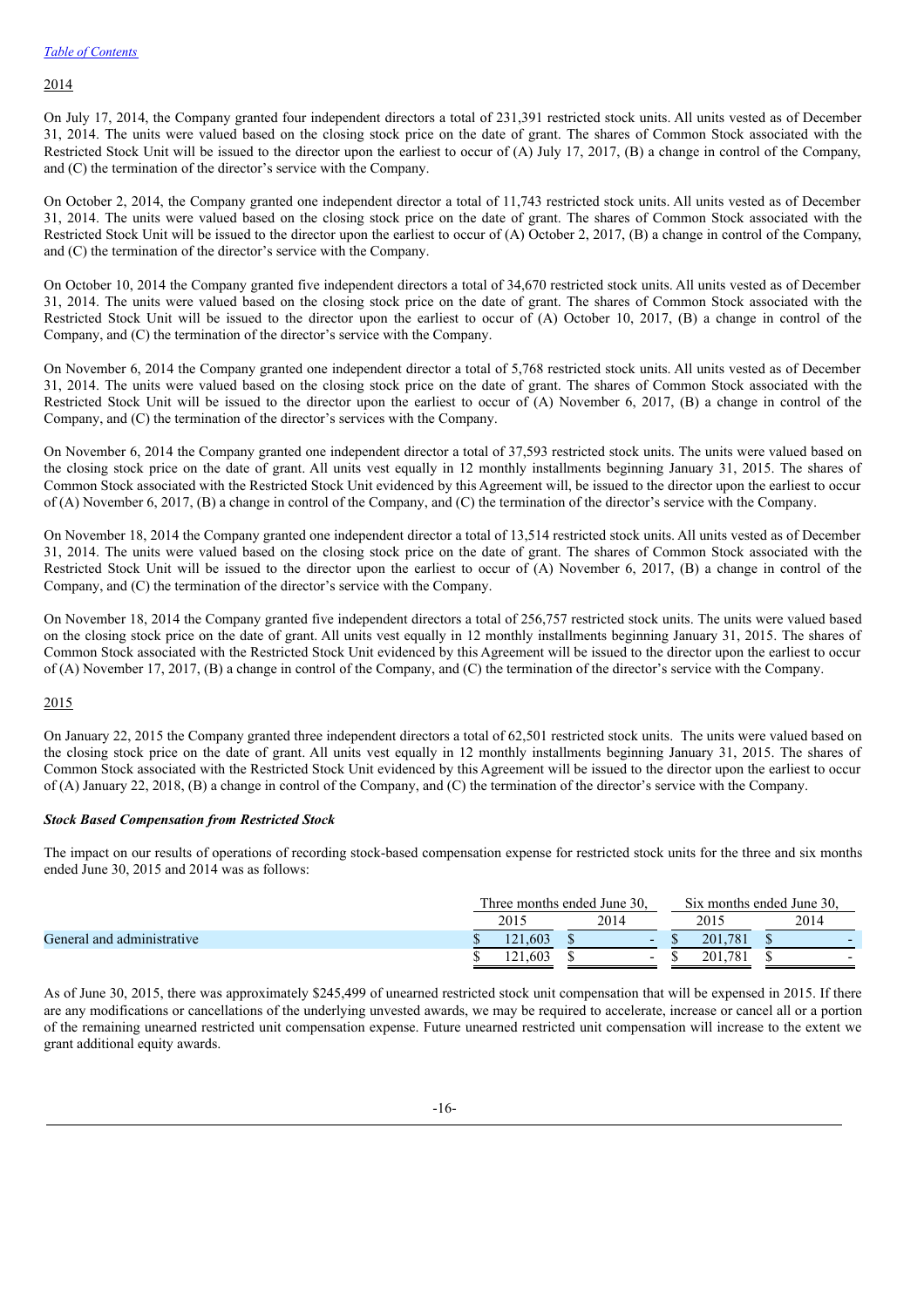### *Warrants Issued to Non-Employees*

We issued warrants to purchase 150,556 shares of common stock to non-employees in 2010 and 2011. The valuation assumptions used are consistent with the valuation information for options above. We recorded stock-based compensation expense from warrants of \$0 and \$331 in general and administrative expense for the three and six months ended June 30, 2015, respectively. A summary of non-employee warrant activity from December 31, 2014 to June 30, 2015 is presented below:

| Number      |
|-------------|
| Outstanding |
| 150,001     |
|             |
|             |
|             |
| 150,001     |
|             |

#### *Warrants Issued to Investors and Placement Agents*

#### 2014

In March 2014, we issued warrants for the purchase of 1,353,238 shares of common stock at \$1.20 per share in connection with the equity financing.

In March 2014, we issued warrants for the purchase of 370,686 common stock units at \$1.00 per unit to a placement agent in connection with the equity placements. Each unit consists of one share of the Company's common stock and a common stock purchase warrant to purchase one-quarter share of the Company's common stock, over a five year period, at an exercise price of \$1.20 per share. At March 31, 2014, the value of the 370,686 warrants was \$448,705. As part of the private placement share units issued, 1,353,238 warrants were issued to investors valued at \$1,320,569 which expire in 2019.

#### 2015

In March 2015, we issued warrants to the purchase of 1,201,250 common stock units at \$1.20 per share in connection with the equity financing. The grant date fair value of the warrants was \$4,462,482 or \$0.93 per share. Additionally, we issued to EGE warrants to purchase an aggregate of 234,500 units, exercisable for a period of five years from the closing date, at an exercise price of \$1.00 per unit.

At June 30, 2015, we have warrants to purchase 8,176,088 and 234,500 shares of common stock at \$1.20 and \$1.00 per share, respectively, which are outstanding. Of this amount, warrants to purchase 41,947 shares expire in 2015, warrants to purchase 55,598 shares expire in 2016, warrants to purchase 5,153,358 shares expire in 2018, warrants to purchase 1,723,935 shares expire in 2019, and warrants to purchase 1,435,750 shares expire in 2020.

## **9. Fair Value Measurements**

Fair value is defined as an exit price, representing the amount that would be received to sell an asset or paid to transfer a liability in an orderly transaction between market participants. As such, fair value is a market-based measurement that should be determined based on assumptions that market participants would use in pricing an asset or liability. As a basis for considering such assumptions, the authoritative guidance establishes a three-tier value hierarchy, which prioritizes the inputs used in measuring fair value as follows: (Level 1) observable inputs such as quoted prices in active markets; (Level 2) inputs other than the quoted prices in active markets that are observable either directly or indirectly; and (Level 3) unobservable inputs in which there is little or no market data, which requires us to develop our own assumptions. This hierarchy requires companies to use observable market data, when available, and to minimize the use of unobservable inputs when determining fair value. On a recurring basis, we measure certain financial assets and liabilities at fair value, including our derivative liabilities.

The following table presents assets and liabilities that are measured and recognized at fair value as of June 30, 2015 on a recurring and nonrecurring basis:

|                                  |         |                          |         |  |                          |  |           |          | Gains    |
|----------------------------------|---------|--------------------------|---------|--|--------------------------|--|-----------|----------|----------|
| Description                      | Level 1 |                          | Level 2 |  | Level 3                  |  |           | (Losses) |          |
| Goodwill (non-recurring)         |         |                          |         |  |                          |  | 1,921,072 |          |          |
| Intangibles, net (non-recurring) |         | $\overline{\phantom{a}}$ |         |  |                          |  | 2.278.881 |          |          |
| Derivatives (recurring)          |         | $\sim$                   |         |  | $\overline{\phantom{a}}$ |  | 49.474    |          | (6, 815) |
| Earn-out payable (non-recurring) |         | - 1                      |         |  |                          |  | 838,000   |          | 2,000    |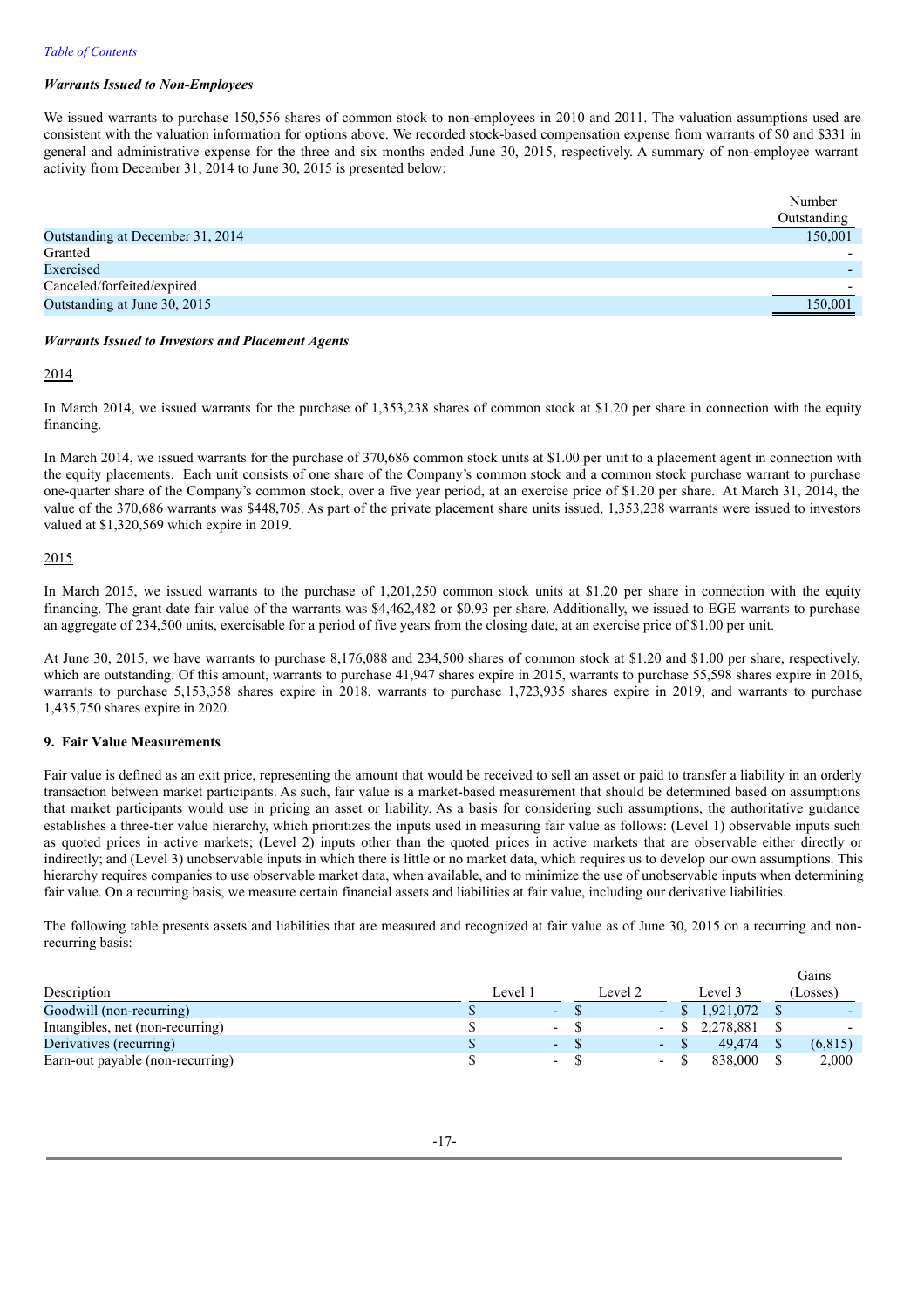#### *Table of [Contents](#page-1-0)*

The following table presents assets and liabilities that are measured and recognized at fair value as of December 31, 2014 on a recurring and non-recurring basis:

|                                  |                          |     |         |                          |           | Gains       |
|----------------------------------|--------------------------|-----|---------|--------------------------|-----------|-------------|
| Description                      | Level 1                  |     | Level 2 |                          | ∟evel 3   | (Losses)    |
| Goodwill (non-recurring)         | $\overline{\phantom{0}}$ |     |         |                          | 1.921.072 | (4,078,693) |
| Intangibles, net (non-recurring) |                          | - 8 |         | $\overline{\phantom{a}}$ | 2,010,952 | (961, 436)  |
| Derivatives (recurring)          | $\sim$                   |     |         | ۰                        | 42,659    | 63.517      |
| Earn-out payable (non-recurring) | $\sim$                   |     |         | -                        | 840.000   | .492.000    |

The change in fair value of these liabilities is included in other income (expense) in the condensed consolidated statements of operations. The assumptions used in the Monte-Carlo simulation used to value the derivative liabilities involve expected volatility in the price of our common stock, estimated probabilities related to the occurrence of a future financing, and interest rates. As all the assumptions employed to measure this liability are based on management's judgment using internal and external data, this fair value determination is classified in Level 3 of the valuation hierarchy.

See Note 6 for a table that provides a reconciliation of the derivative liabilities from December 31, 2014 to June 30, 2015.

#### **10. Commitments and Contingencies**

#### *Lease Abandonment*

On June 8, 2015, the Company incurred a lease abandonment charge of \$54,849 for the three and six months ended June 30, 2015, for the former corporate headquarters located at 58 W. Buffalo St. Suite #200 in Chandler, Arizona. Due to the growth of the Company, occupancy has been taken under a new leased spaced. The Company estimated the liability under operating lease agreements and accrued lease abandonment costs in accordance with Accounting Standards Codification ("ASC") 420, Exit or Disposal Cost Obligation ("ASC 420"), as the Company has no future economic benefit from the abandoned space and the lease does not terminate until November 30, 2015. All leased space related to this lease was abandoned and ceased to be used by the Company on June 30, 2015.

#### *Litigation*

As of the date of this report, there are no pending legal proceedings to which we or our properties are subject.

#### *Earn-Out Contingency*

We have an earn-out commitment associated with the acquisition of SmartReceipt. The earn-out consists of 200% of the "eligible revenue" of the Company over the 12 month period following the close of the transaction ("earn-out period"). The "eligible revenue" will consist of: 100% of Company revenue derived during the earn out period from the sale of SmartReceipt products and services to certain SmartReceipt clients as of the close (the "designated SmartReceipt clients"); plus 50% of Company revenue derived during the earn out period from the sale of Company products and services to the designated SmartReceipt clients, plus 50% of the Company revenue derived during the earn out period from the sale of SmartReceipt products and services to Company clients who are not designated SmartReceipt clients. The earn-out payment will be payable in common shares of the Company at the rate of \$1.85 per share, which is based on (the volume weighted average trading price of the Company's common stock for the 90 trading days preceding the initial close of the transactions under the Asset Purchase Agreement.

As of June 30, 2015, the estimated dollar value of the earn-out payable was \$838,000. As of June 30, 2015, the earn-out payable was recorded as a current liability, due to its one year term, on the consolidated balance sheet and is expected to be issued during the third quarter of fiscal year 2015.

#### **11. Related Party Transactions**

As discussed previously, we conducted the private placement of our securities during the six months ended June 30, 2015 for the gross proceeds of \$4,805,000. Two officers of the company participated in the private placement investing a total of \$75,000, resulting in 75,000 common stock shares and 18,750 of common stock purchase warrants.

#### **12. Subsequent Events**

There were no subsequent events through the date that the financial statements were issued.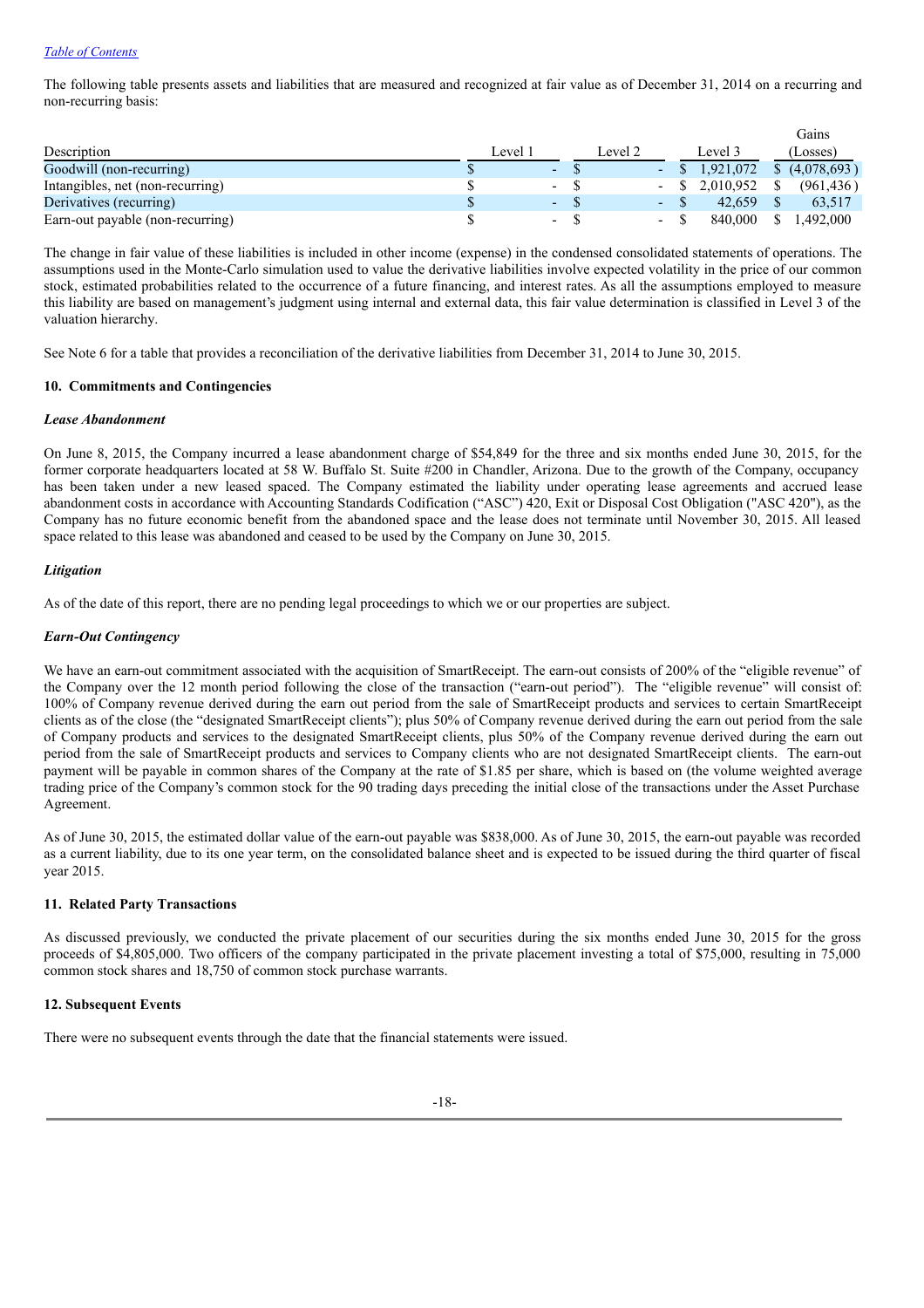## <span id="page-20-0"></span>**Item 2. Management's Discussion and Analysis of Financial Condition and Results of Operations**

This Quarterly Report on Form 10-O contains "forward-looking statements" as defined in Section 27A of the Securities Act of 1933, as amended, and Section 21E of the Securities Exchange Act of 1934, as amended, or the Exchange Act, in connection with the Private Securities Litigation Reform Act of 1995 that involve risks and uncertainties, as well as assumptions that, if they never materialize or prove incorrect, could cause our results to differ materially and adversely from those expressed or implied by such forward-looking statements Such forwardlooking statements include statements about our expectations, beliefs or intentions regarding our potential product offerings, business, financial condition, results of operations, strategies or prospects. You can identify forward-looking statements by the fact that these statements do not relate strictly to historical or current matters. Rather, forward-looking statements relate to anticipated or expected events, activities, trends or results as of the date they are made and are often identified by the use of words such as "anticipate," "believe," "continue," "could," "estimate," "expect," "intend," "may," or "will," and similar expressions or variations. Because forward-looking statements relate to matters that have not yet occurred, these statements are inherently subject to risks and uncertainties that could cause our actual results to differ materially from any future results expressed or implied by the forward-looking statements. Many factors could cause our actual activities or results to differ materially from the activities and results anticipated in forward-looking statements. These factors include those risks disclosed under the caption "Risk Factors" included in our 2014 annual report on Form 10-K filed with the Securities and Exchange Commission, or the SEC, on March 31, 2015 and in our subsequent filings with the SEC. Furthermore, such forward-looking statements speak only as of the date of this report. We undertake no obligation to update any forward-looking statements to reflect events or *circumstances occurring after the date of such statements.*

## **Overview**

We are in the business of developing and operating proprietary platforms over which resellers, brands and enterprises can conduct localized mobile marketing campaigns. Our proprietary platforms allow resellers, brands and enterprises to market their products and services to consumers through text messages sent directly to the consumers' mobile phones, content on printed receipts, mobile device applications, which consists of software available to both phones and tablet PCs. We generate revenue by charging the brands and enterprises a per-message transactional fee, or through fixed or variable software licensing fees. Our customers include national franchisers, professional sports teams and associations and other national brands such as Sonic Drive-In, Subway, Jamba Juice, Chick-Fil-A, and others.

Mobile phone users represent a large and captive audience. While televisions, radios, and even PCs are often shared by multiple consumers, mobile phones are personal devices representing a unique and individual address to the end user. We believe that the future of digital media will be significantly influenced by mobile phones where a direct, personal conversation can be had with the world's largest target audience. According to a report published by International Data Corporation (IDC), by 2015, more U.S. Internet users will access the Internet through mobile devices than through PCs or other wireline devices (Worldwide New Media Market Model 1H-2012 Highlights: Internet Becomes Ever More Mobile, Ever Less PC-Based (IDC #237459)). The IDC study further reports that the number of people accessing the Internet, in the U.S., through PCs will shrink from 240 million consumers in 2012 to 225 million in 2016. At the same time, the number of mobile users will increase from 174 million to 265 million. We believe the future of mobile applications and services includes banking, commerce, advertising, video, games and just about every other aspect of both on and offline life.

Our "C4" Mobile Marketing and customer relationship management platform is a Web-hosted software solution enabling our clients to develop, execute, and manage a variety of marketing engagements, to a consumer's mobile phone. Our C4 solution allows our clients to communicate directly with their customers through Short Messaging Service, or SMS, multi-media messaging, and interactive voice response interactions, all of which are facilitated via a set of graphical user interfaces operated from any Web browser.

Our C4 platform also allows our customers to deploy and administer our "Stampt" mobile device loyalty application. Stampt is a smartphone replacement for "Buy 10, Get 1 free" punch cards. Consumers no longer need to worry about forgetting paper-based loyalty punch cards. Stampt makes it easy to receive all of the rewards consumers want from their favorite businesses. Consumers can use Stampt throughout the United States to earn free sandwiches, coffee, pizza, frozen yogurt, donuts, bagels and more.

Stampt's nearby feature shows consumers all of the rewards they can earn at nearby businesses. From the Stampt mobile device application, consumers simply tap any business to learn more about that business and to see all of the loyalty points they have earned at that business. Consumers can keep track of all of the rewards they are close to earning through the "my cards" feature displayed in the application's interface. Once a consumer has earned all of the Stampt's they need for a reward, they simply show the cashier and click "tap to redeem" button from the application interface on their device. Our customers can create and manage any Stampt program from the C4 platform's set of Web-based interfaces.

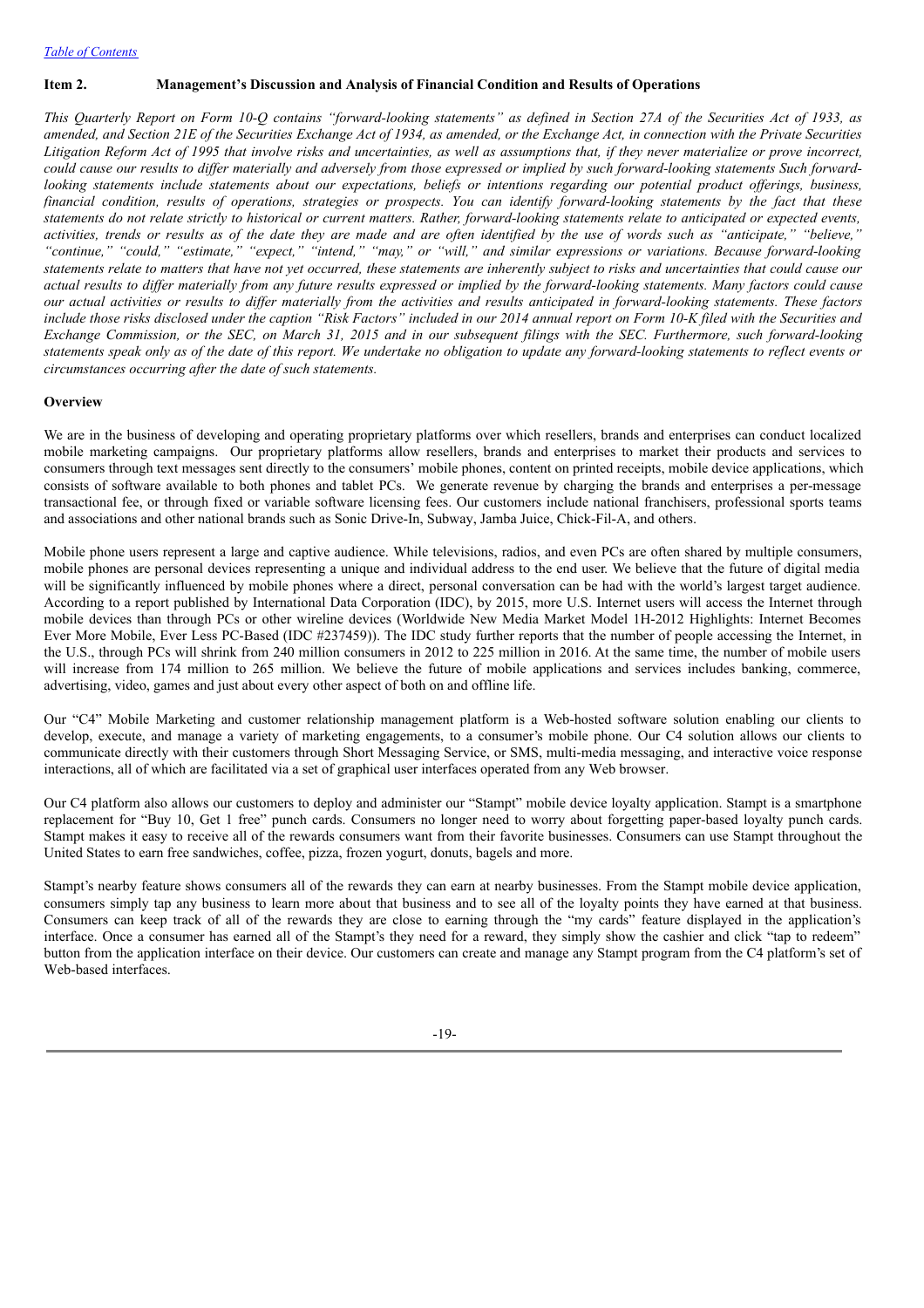Our SmartReceipt solution enables our customers with the ability to control the content on receipts printed from their point of sale, or POS system. SmartReceipt is a software application that is installed on the POS which dynamically controls what is printed on receipts such as coupons, announcements, or other calls-to-action such as invitations to participate in a survey. SmartReceipt includes a Web-based interface where users can design receipt content and implement business rules to dictate what receipt content is printed in particular situations. All receipt content is also transmitted to SmartReceipt's server back-end for storage and analysis. Our C4 solution integrates with SmartReceipt by support SMS marketing or Stampt mobile application calls-to-action which can be printed on receipt content by SmartReceipt.

We also offer our clients reporting and analytics capabilities through the C4 solution which allows our clients to assess the effectiveness of their mobile marketing campaigns and design more effective campaigns. Our proprietary platform connects to all wireless carriers so that any consumer, on any wireless service (for example, Verizon), can join our customer's mobile marketing campaign. Once the consumer has subscribed to our customer's mobile marketing campaign, our C4 Web-based software solution serves as a tool by which our customers can initiate messages and other communications back to their subscribed consumers, as well as configure and administer their mobile marketing campaigns.

We believe that mobile devices are emerging as an important interactive channel for brands to reach consumers since it is the only media platform that has access to the consumer virtually anytime and anywhere. According to eMarketer's article, published August 1, 2013 (http://www.emarketer.com/Article/Digital-Set-Surpass-TV-Time-Spent-with-US-Media/1010096), U.S. adults now spend more time on their mobile device than any other digital channel such as PCs. eMarketer also reports that U.S. adults already spend more time on their mobile phone than viewing print or listening to radio combined. We believe that brands and advertising agencies are recognizing the unique benefits of the mobile channel and they are increasingly integrating mobile media within their overall advertising and marketing campaigns. Our objective is to become the industry leader in connecting brands and enterprises to consumers' mobile phones.

#### **Recent Events**

#### *2015 Securities Purchase Agreement*

In March 2015, we conducted the private placement of our securities for the gross proceeds of \$4,805,000. In the private placement, we sold 4,805,000 units of our securities at a price of \$1.00 per unit. Each unit consists of one share of our common stock and a common stock purchase warrant to purchase one-quarter share of our common stock, over a five year period, at an exercise price of \$1.20 per share. We entered into a Registration Rights Agreement with the investors, pursuant to which we filed a resale registration statement covering the common shares made part of the units on April 30, 2015. The Registration Rights Agreement also provides that we must make certain payments as liquidated damages to the investors if it fails to timely file the registration statement and cause it to become effective.

Emerging Growth Equities, Ltd. ("EGE") acted as placement agent for the private placement and received \$234,500 in commissions from us. In addition, for its services as placement agent, we issued to EGE warrants to purchase an aggregate of 234,500 units, as defined above, exercisable for a period of five years from the closing date, at an exercise price of \$1.00 per unit.

#### *2014 Smart Receipt Acquisition*

On March 12, 2014, we acquired all of the assets of SmartReceipt, Inc. in exchange for: (1) our payment at closing of \$2.212 million of cash, net of a \$150,000 loan made by us to SmartReceipt in January 2014; (2) our issuance of 504,884 shares of our common stock; and (3) our earn-out payment of 200% of the "eligible revenue" over the 12 month period following the close of the transaction ("earn-out period"). The "eligible revenue" will consist of: 100% of our revenue derived during the earn out period from the sale of SmartReceipt products and services to certain SmartReceipt clients as of the close (the "designated SmartReceipt clients"); plus 50% of our revenue derived during the earn out period from the sale of our products and services to the designated SmartReceipt clients, plus 50% of our revenue derived during the earn out period from the sale of SmartReceipt products and services to our clients who are not designated SmartReceipt clients. The earn-out payment will be payable in our common shares at a rate of \$1.38 per share, representing the volume weighted average trading price of our common stock for the 90 trading days preceding the initial close.

### *2014 Securities Purchase Agreement*

In March 2014, we conducted the private placement of 5,413,000 units of our securities at a price of \$1.00 per unit for the gross proceeds of up to \$5,413,000. Each unit consisted of one share of our common stock and a common stock purchase warrant to purchase one-quarter share of our common stock, over a five year period, at an exercise price of \$1.20 per share or grant date fair value of \$0.93 per share. We entered into a Registration Rights Agreement with the investors, pursuant to which we agreed to cause a resale registration statement covering the common shares made part of the units to be filed by May 15, 2014. The Registration Rights Agreement also provides that we must make certain payments as liquidated damages to the investors if we fail to timely file the registration statement and cause it to become effective. EGE acted as placement agent for the private placement and received \$370,685 in commissions from us. In addition, for its services as placement agent, we issued to EGE warrants to purchase an aggregate of 370,685 units, as defined above, exercisable for a period of five years from the closing date, at an exercise price of \$1.20 per unit.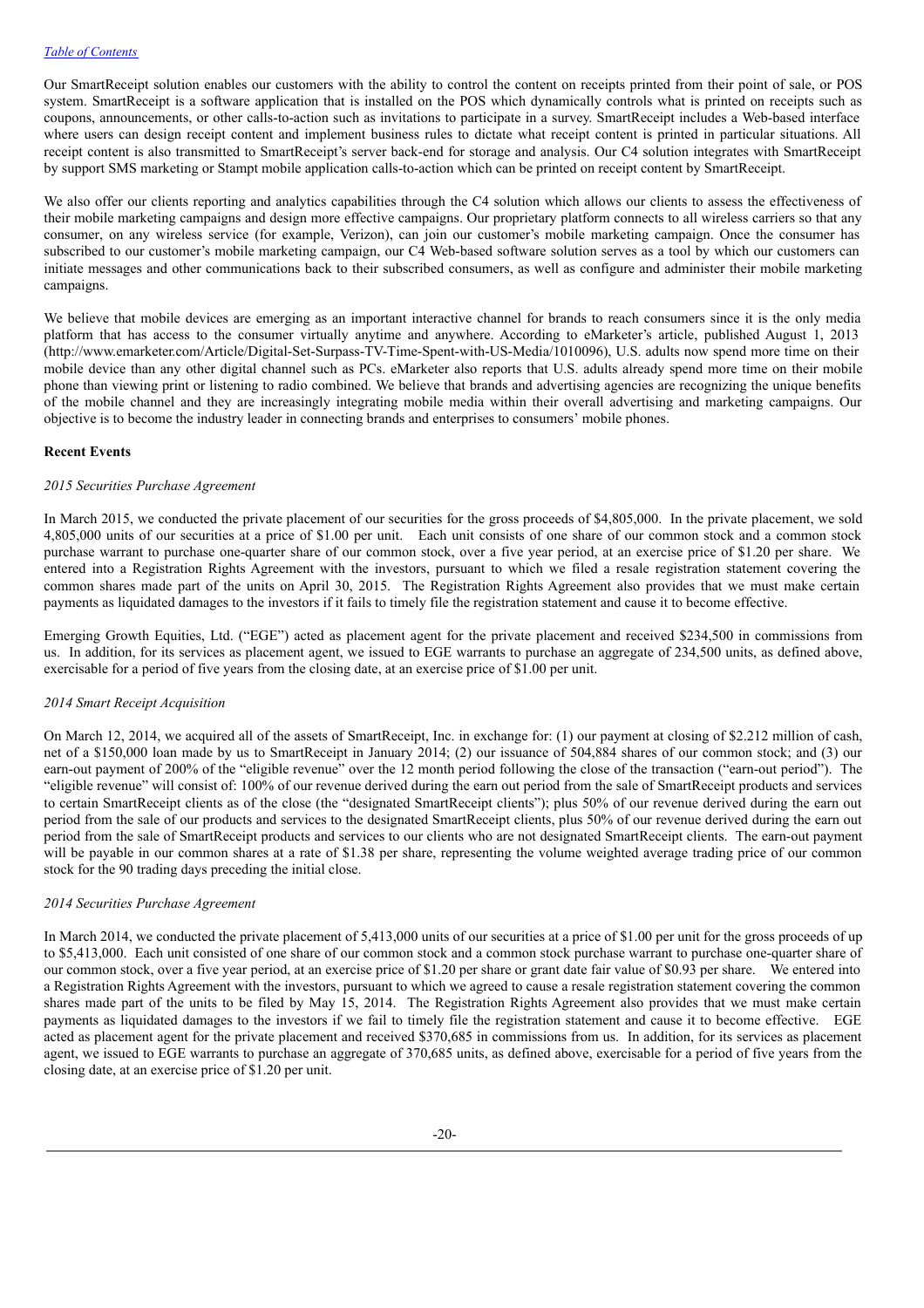#### **Results of Operations**

#### *Revenues*

Revenues consist of several different lines of business. These include, 800 hosted call-in ("IVR"); short message service ("SMS"); Stampt (our loyalty application); Smart Receipt; point-of-purchase ("POP") marketing display; campaign revenue which is derived from a flat monthly subscription fee associated with "text-to-win" campaigns by our customers; Ad Model revenues which are paid on a per coupon redemption basis, and other revenues.

Revenues for the three months ended June 30, 2015 were \$1,091,245, a decrease of \$18,646, or 2%, compared to the same period in 2014. The net decrease is primarily attributable to decreases in IVR, SMS, Stampt and campaign revenues, which decreased \$83,828 compared to the same period in 2014. These decreases are offset by an increase in Smart Receipt, Ad Model and other revenue of \$65,798 compared to the same period in 2014.

Revenues for the six months ended June 30, 2015 were \$2,031,417, an increase of \$18,311, or 1%, compared to the same period in 2014. The net increase is primarily attributable to revenues attributed to Smart Receipt, which we acquired on March 12, 2014. We realized \$485,045 of revenue from the acquired SmartReceipt operations during the six months ended June 30, 2015, whereas we had only 112 days, or \$336,395 of revenue from the Smart Receipt operations during the prior year period. These increases were offset by a decrease in revenues in the amount of \$127,382, from IVR and SMS.

## *Cost of Revenues*

Cost of revenues consist primarily of cloud based software licensing fees, short code maintenance expenses, personal related expenses and other expenses.

Cost of revenues for the three months ended June 30, 2015 was \$270,038, an increase of \$11,698, or 5%, compared to the same period in 2014. This increase is primarily due to higher startup and application fees on new contracts whose return on investment is not immediately realized. These are offset by lower IVR cost of revenues in proportion to the decline in revenues.

Cost of revenues for the six months ended June 30, 2015 was \$533,952, an increase of \$14,718, or 3%, compared to the same period in 2014. This increase is primarily due to higher startup and application fees on new contracts whose return on investment is not immediately realized. These are offset by lower IVR cost of revenues in proportion to the decline in revenues.

## *General and Administrative*

General and administrative expenses consist primarily of salaries and personnel related expenses, consulting costs and other expenses.

General and administrative expenses increased \$192,401, or 23%, during the three months ended June 30, 2015 compared to the same period in 2014. The increase in general and administrative expense was primarily due to increased personnel expenses, including a share based compensation expense increase of \$142,139 and an increase in rent expense of \$54,303 primarily related to the lease termination charge. Personnel related expenses, exclusive of share based compensation increased \$87,016 due to increased management and support headcount as compared to the same period in 2014. These increases were offset by decreases in legal fees of \$58,496 due to lower legal costs associated with our business activities during the period. Accounting fees also decreased \$17,964 due to the prior year additional costs related to the acquisition of Smart Receipt.

General and administrative expenses increased \$223,837, or 11%, during the six months ended June 30, 2015 compared to the same period in 2014. The increase in general and administrative expense was primarily due to increased personnel expenses and facilities expenses. Personnel related expenses increased \$404,963, which included \$128,251 of stock based compensation, due to increased management and support headcount as compared to the same period in 2014. Facilities expense increased \$66,214 primarily related to the lease termination charge and additional leased office space located in San Diego, California in September 2014. These increases were offset by decreases in consulting expenses of \$70,597 related to the SmartReceipt acquisition in 2014. Legal fees decreased \$77,375 due to lower legal costs associated with our business activities during the period. Investor relations fees decreased \$28,525 due to the engagement of a new investor relations firm in September 2014. Accounting fees decreased \$84,827 due to the prior year additional costs related to the acquisition of Smart Receipt. Bad debt expense decreased by \$30,947 due to better collection on overdue accounts.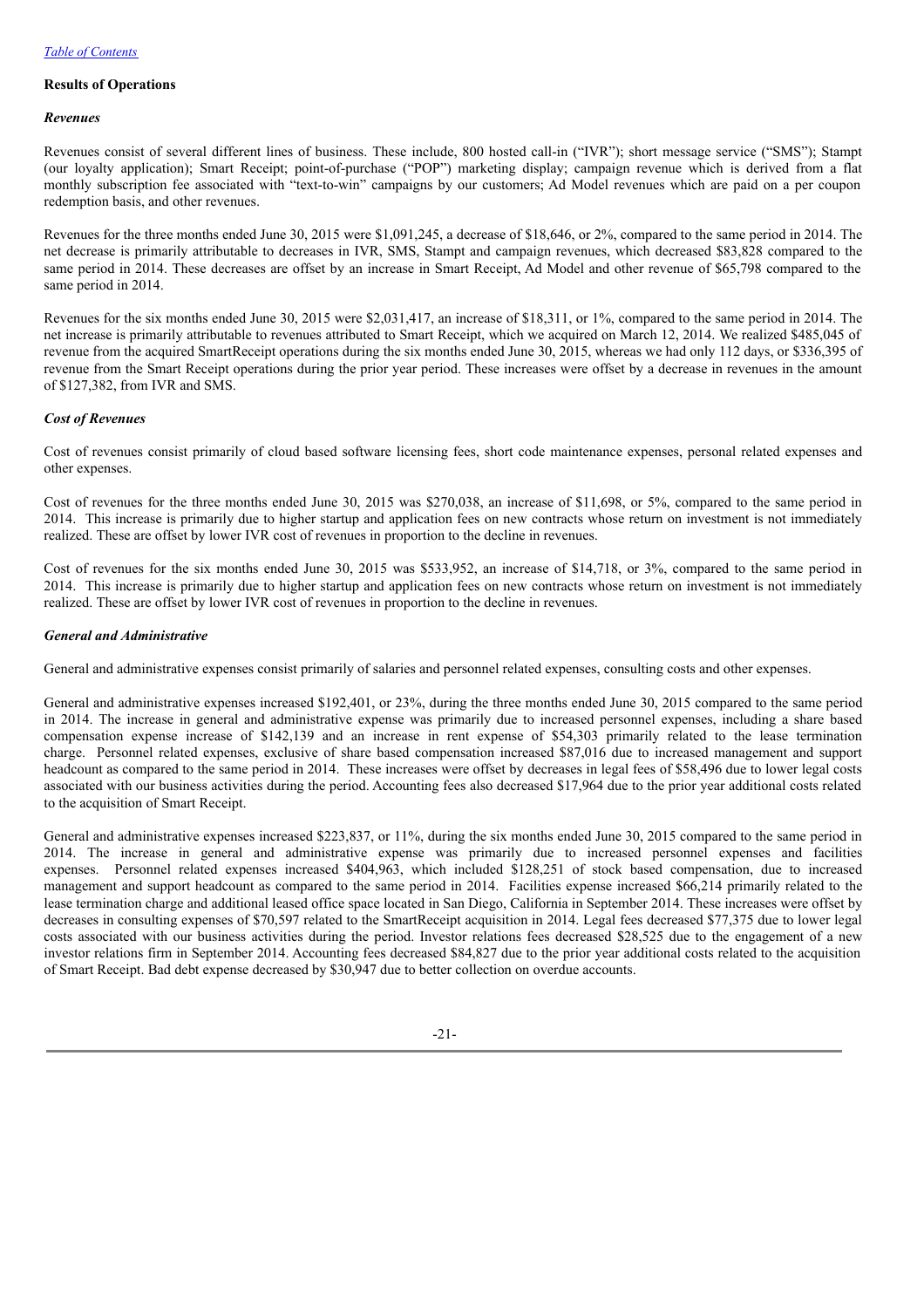#### *Sales and Marketing*

Sales and marketing expenses consist primarily of salaries and personnel related expenses, stock-based compensation expense, consulting costs and other expenses

Sales and marketing expenses decreased \$157,232, or 16%, during the three months ended June 30, 2015 compared to the same period in 2014. The decrease was primarily due to lower personnel costs, consulting, and travel and entertainment costs. During the three months ended June 30, 2015, personnel related expenses decreased \$70,745 primarily due to decreased staffing and related incentive compensation during the current period. Consulting decreased \$15,491 due to lower utilization of contracted staff. Sales related travel & entertainment expenses decreased \$69,573 over the prior year due to lower show attendance as compared to the prior period in 2014.

Sales and marketing expenses were relatively flat during the six months ended June 30, 2015 compared to the same period in 2014, decreasing by \$5,418, or less than 1%. During the six months ended June 30, 2015, personnel related expenses increased \$143,023 primarily due to increased staffing compared to 2014. Sales related travel & entertainment expenses decreased \$140,800 over the prior year.

#### *Engineering, Research & Development*

Engineering, research & development costs include salaries, stock based compensation expenses, travel, consulting costs, and other expenses.

Engineering, research & development expenses decreased \$182,303, or 47%, during the three months ended June 30, 2015 compared to the same period in 2014. The decrease was primarily due to the capitalization of production costs of \$187,765 incurred in relation to internal software development (see notes 2 and 5) and lower consulting costs of \$82,418 as compared to 2014. These decreases were partially offset by increased personnel costs primarily related to an increase in staffing to support the Company's growth.

Engineering, research & development expenses decreased \$366,092, or 54%, during the six months ended June 30, 2015 compared to the same period in 2014. The decrease was primarily due to the capitalization of production costs of \$402,106 incurred in relation to internal software development (see notes 2 and 5) and lower consulting costs of \$142,676 as compared to 2014. These decreases were partially offset by increased personnel costs primarily related to an increase in staffing to support the Company's growth.

#### *Depreciation and Amortization*

Depreciation and amortization expense consists of depreciation on our equipment and amortization of our intangible assets. Depreciation and amortization expense decreased \$33,141 or 29%, during the three months ended June 30, 2015 compared to the same period in 2014. Depreciation and amortization expense decreased \$45,478, or 25%, during the six months ended June 30, 2015 compared to the same period in 2014.

#### *Interest Expense*

Interest expense consists of stated or implied interest expense on our notes payable, amortization of note discounts, and amortization of deferred financing costs. Interest expense decreased \$854, or 100%, during the three months ended June 30, 2015 compared to the same period in 2014. Interest expense decreased \$1,680, or 100%, during the six months ended June 30, 2015 compared to the same period in 2014.

#### *Change in Fair Value of Derivative Liabilities*

The change in fair value of derivative liabilities for the three months ended June 30, 2015 and 2014 was a loss of \$25,140 and a gain of \$27,713, respectively.

The change in fair value of derivative liabilities for the six months ended June 30, 2015 and 2014 was a loss of \$6,815 and a gain of \$57,792, respectively.

The value of the derivative liabilities at any given date is based primarily on the value and volatility of our common stock, among other less significant factors. In periods when our stock price or volatility rises, we expect to record a loss in the change in fair value of the derivative liabilities. The conversion of convertible notes payable into common shares in June 2013, reducing the number of warrants subject to derivative liability treatment, significantly reduced our ongoing exposure to derivative liability valuation adjustments.

-22-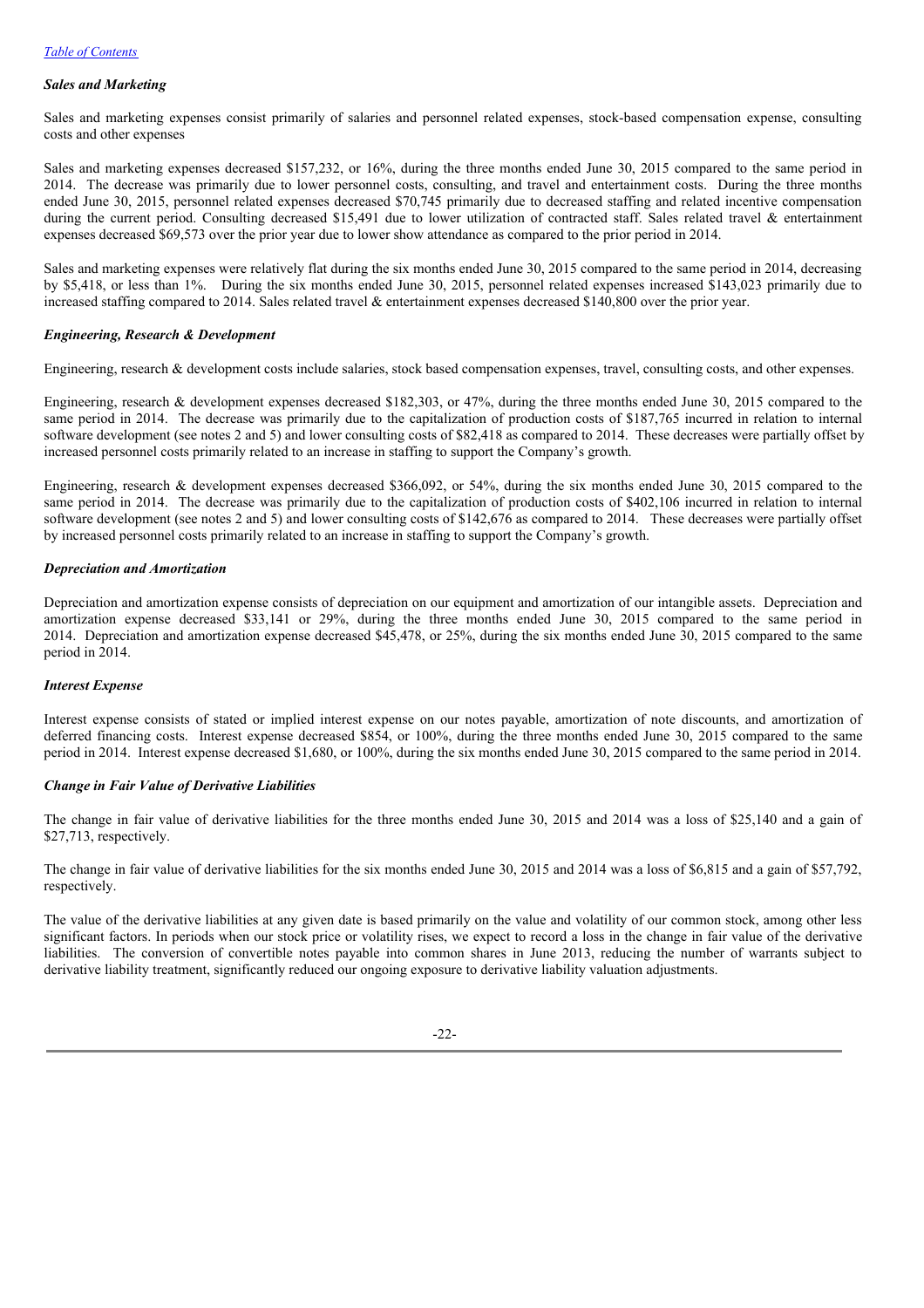## **Liquidity and Capital Resources**

As of June 30, 2015, we had current assets of \$3,670,920, including \$3,173,639 in cash, and current liabilities of \$1,737,524, resulting in working capital of \$1,933,396. Current liabilities as of June 30, 2015 included estimated earn-outs in the amount of \$838,000 and derivative liabilities in the amount of \$49,474, all of which are payable in shares of our common stock. Giving no effect to the estimated earn-out and derivative liabilities, we had pro forma working capital as of June 30, 2015 in the amount of \$2,820,870.

As of the date of this report, we believe we have working capital on hand to fund our current level of operations at least through the end of the year. However, there can be no assurance that we will not require additional capital. If we require additional capital, we will seek to obtain additional working capital through the sale of our securities and, if available, bank lines of credit. However, there can be no assurance we will be able to obtain access to capital as and when needed and, if so, the terms of any available financing may not be subject to commercially reasonable terms.

## *Cash Flows*

| Cash I tows                     |                       |                           |
|---------------------------------|-----------------------|---------------------------|
|                                 | Period ended June 30, |                           |
|                                 | 2015                  | 2014                      |
| Net cash provided by (used in): |                       |                           |
| Operating activities            | \$(1,792,472)         | $\frac{1}{2}$ (2,534,208) |
| Investing activities            | (452, 619)            | (2,387,170)               |
| Financing activities            | 4,570,500             | 4,977,130                 |
| Net change in cash              | 2,325,409             | 55,752                    |
|                                 |                       |                           |

#### *Investing Activities*

Investing activities during the six months ended June 30, 2015 includes \$402,106 of capitalized software development costs and \$50,513 of equipment purchases.

Investing activities during the six months ended June 30, 2014 includes \$2,368,019 in cash consideration used in our acquisitions and \$19,151 of equipment purchases.

#### *Financing Activities*

Financing activities for the six months ended June 30, 2015 and June 30, 2014 includes net proceeds from the sale of common stock units of \$4,570,500 and \$4,977,130, respectively.

## **Critical Accounting Policies and Estimates**

Refer to Note 2, "Summary of Significant Accounting Polices," in the accompanying notes to the condensed consolidated financial statements for a discussion of recent accounting pronouncements.

## **Off-Balance Sheet Arrangements**

We have no off-balance sheet arrangements.

#### <span id="page-24-0"></span>**Item 3. Quantitative and Qualitative Disclosures about Market Risk.**

We are a smaller reporting company as defined by section  $10(f)(1)$  of Regulation S-K. As such, we are not required to provide the information set forth in this item.

#### <span id="page-24-1"></span>**Item 4. Controls and Procedures.**

## **Evaluation of Disclosure Controls and Procedures**

As required by Rule 13a-15(b) promulgated under the Securities Exchange Act of 1934, as amended (the "Exchange Act"), our management, with the participation of our Chief Executive Officer and Chief Financial Officer, evaluated the effectiveness of the design and operation of our disclosure controls and procedures, as defined in Exchange Act Rule 13a-15(e), as of the end of the period covered by this report. Disclosure controls and procedures are controls and other procedures that are designed to ensure that information required to be disclosed by us in the reports that we file or submit under the Exchange Act is recorded, processed, summarized and reported within the time periods specified in the SEC's rules and forms. Disclosure controls and procedures include, without limitation, controls and procedures designed to ensure that information required to be disclosed by us in the reports that we file under the Exchange Act is accumulated and communicated to our management, as appropriate to allow timely decisions regarding required disclosure. Based on this evaluation, our management, including our Chief Executive Officer and Chief Financial Officer, concluded that as of June 30, 2015 our disclosure controls and procedures were not effective due to existing material weaknesses in our internal control over financial reporting, as described below.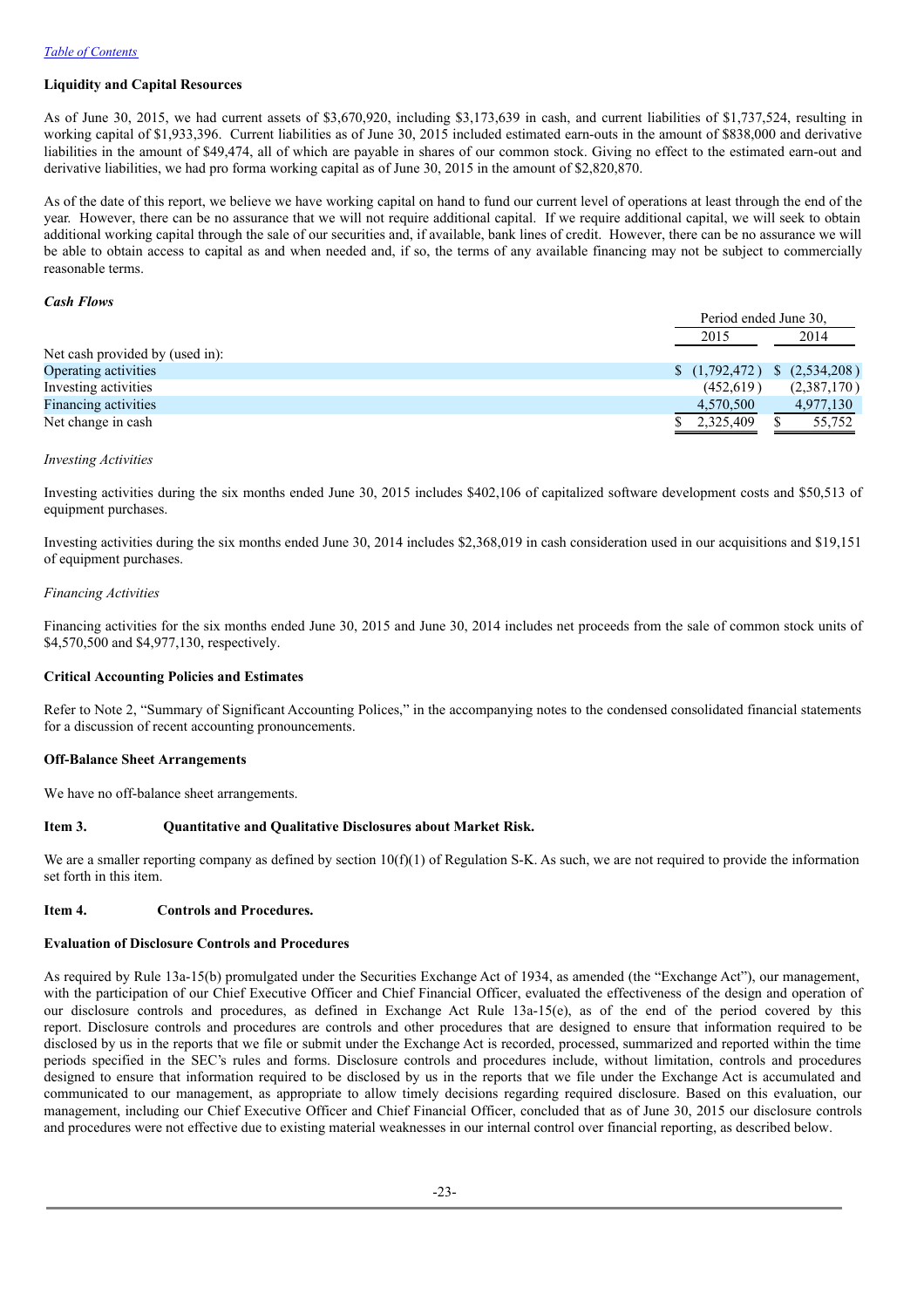In connection with our evaluation of our internal control over financial reporting as of June 30,2015, we determined that there were control deficiencies that constituted material weaknesses which are indicative of many small companies with small staff, including:

(1) Inadequate segregation of duties and effective risk assessment;

(2) Insufficient written policies and procedures for accounting and financial reporting with respect to the requirements and application of both generally accepted accounting principles in the United States and guidelines of the SEC; and

(3) Inadequate closing processes to ensure all material misstatements are corrected in the financial statements, as evidenced by the fact that there were audit adjustments and restatements of our financial statements

#### **Changes in Internal Control**

There were no changes in our internal control over financial reporting during the six months ended June 30, 2015 that have materially affected, or are reasonably likely to materially affect, our internal control over financial reporting.

<span id="page-25-0"></span>**Item 6. Exhibits**

| Exhibit No. | Description                                                                                      |
|-------------|--------------------------------------------------------------------------------------------------|
| 31.1        | Certification by Chief Executive Officer pursuant to Section 302 of Sarbanes Oxley Act of 2002 * |
| 31.2        | Certification by Chief Financial Officer pursuant to Section 302 of Sarbanes Oxley Act of 2002 * |
| 32.1        | Certification Pursuant to 18 U.S.C. Section 1350 *                                               |
| 101.INS     | XBRL Instance Document*                                                                          |
| 101.SCH     | <b>XBRL Taxonomy Schema Document</b>                                                             |
| 101.CAL     | XBRL Taxonomy Calculation Linkbase Document*                                                     |
| 101.DEF     | XBRL Taxonomy Definition Linkbase Document*                                                      |
| 101.LAB     | XBRL Taxonomy Label Linkbase Document*                                                           |
| 101.PRE     | XBRL Taxonomy Presentation Linkbase Document*                                                    |

\* Filed electronically herewith

#### -24-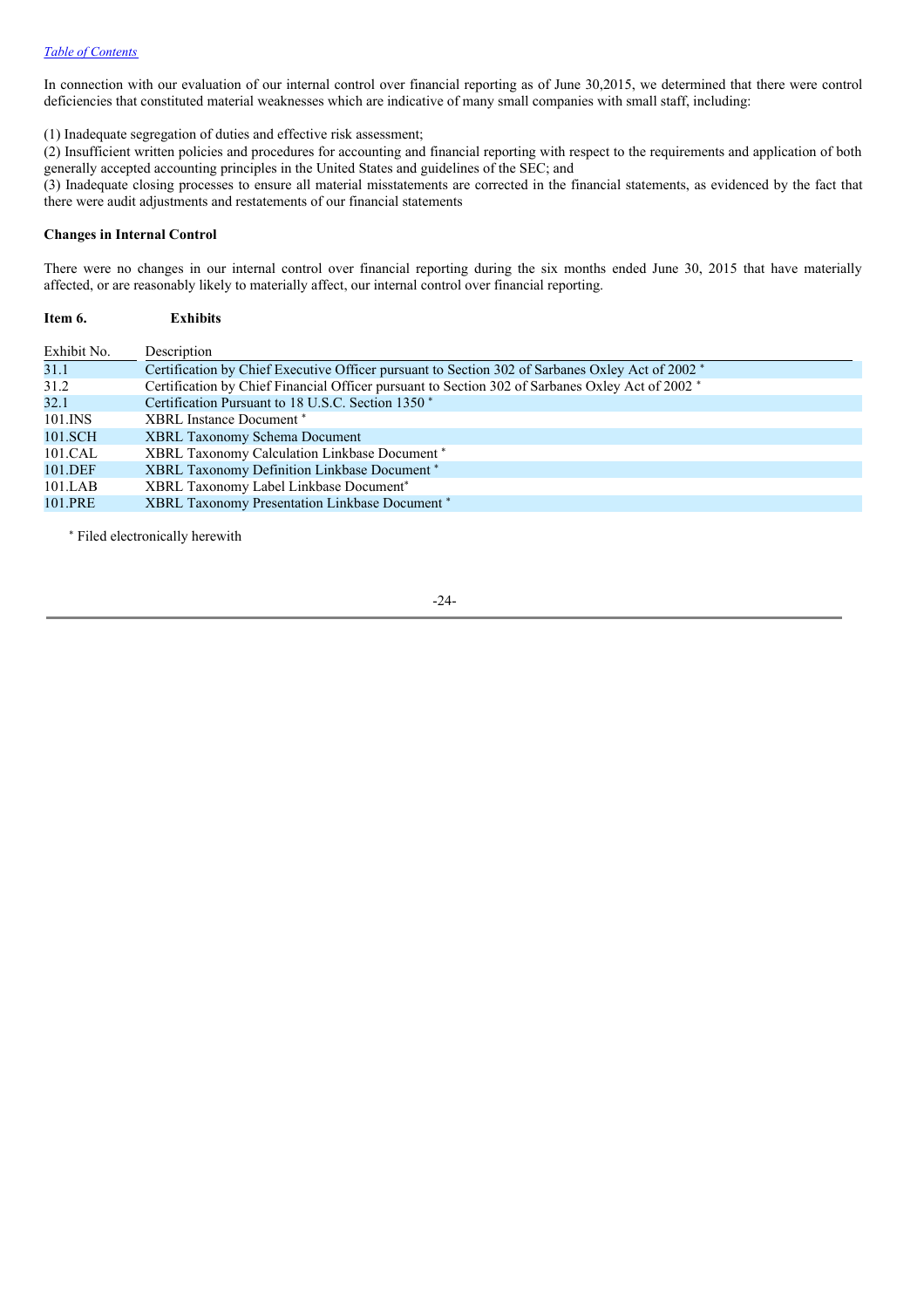## <span id="page-26-0"></span>**SIGNATURES**

Pursuant to the requirements of the Securities Exchange Act of 1934, as amended, the registrant has duly caused this report to be signed on its behalf by the undersigned thereunto duly authorized

| Date: August 13, 2015 | By: | /s/ Dennis Becker<br>Dennis Becker<br>Chief Executive Officer<br>(Principal Executive Officer)                     |
|-----------------------|-----|--------------------------------------------------------------------------------------------------------------------|
| Date: August 13, 2015 | By: | /s/ Christopher Meinerz<br>Christopher Meinerz<br>Chief Financial Officer<br><i>(Principal Accounting Officer)</i> |

## **Mobivity Holdings Corp.**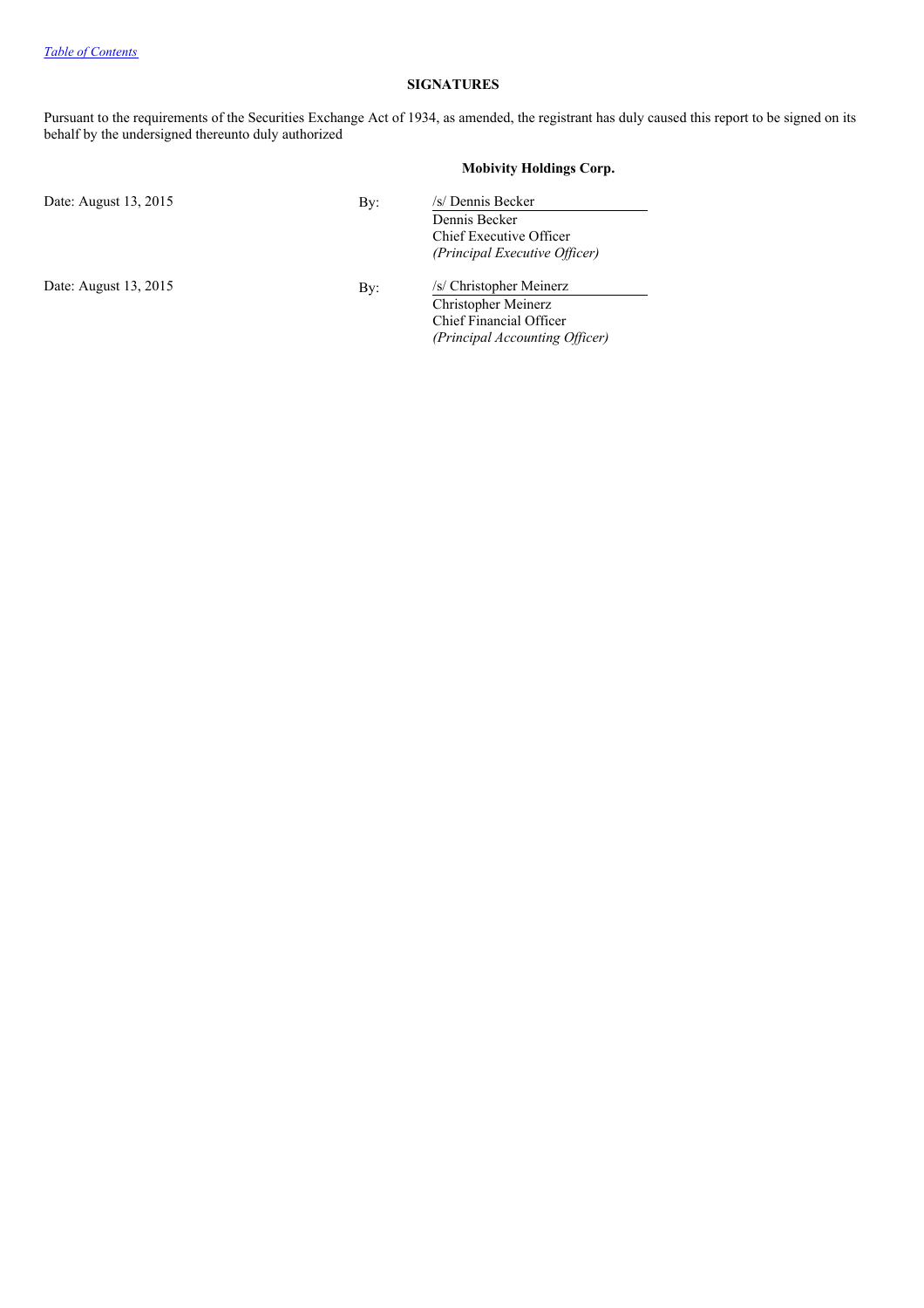## **CERTIFICATION OF PRINCIPAL EXECUTIVE OFFICER Pursuant to Rule 13a-14(a) adopted pursuant to Section 302 of the Sarbanes-Oxley Act of 2002**

I, Dennis Becker, certify that:

1. I have reviewed this Quarterly Report on Form 10-Q of Mobivity Holdings Corp. for the quarter ended June 30, 2015;

2. Based on my knowledge, this report does not contain any untrue statement of a material fact or omit to state a material fact necessary to make the statements made, in light of the circumstances under which such statements were made, not misleading with respect to the period covered by this report;

3. Based on my knowledge, the financial statements, and other financial information included in this report, fairly present in all material respects the financial condition, results of operations and cash flows of the registrant as of, and for, the periods presented in this report;

4. The registrant's other certifying officer and I are responsible for establishing and maintaining disclosure controls and procedures (as defined in Exchange Act Rules 13a-15(e) and 15d-15(e)) and internal control over financial reporting (as defined in Exchange Act Rules 13a-15(f) and 15d-15(f)) for the registrant and have:

(a) Designed such disclosure controls and procedures, or caused such disclosure controls and procedures to be designed under our supervision, to ensure that material information relating to the registrant, including its consolidated subsidiaries, is made known to us by others within those entities, particularly during the period in which this report is being prepared;

Designed such internal control over financial reporting, or caused such internal control over financial reporting to be designed under our supervision, to provide reasonable assurance regarding the reliability of financial reporting and the preparation of financial statements for external purposes in accordance with generally accepted accounting principles;

Evaluated the effectiveness of the registrant's disclosure controls and procedures and presented in this report our conclusions about the effectiveness of the disclosure controls and procedures, as of the end of the period covered by this report based on such evaluation; and

(d) Disclosed in this report any change in the registrant's internal control over financial reporting that occurred during the registrant's most recent fiscal quarter (the registrant's fourth fiscal quarter in the case of an annual report) that has materially affected, or is reasonably likely to materially affect, the registrant's internal control over financial reporting; and

5. The registrant's other certifying officer and I have disclosed, based on our most recent evaluation of internal control over financial reporting, to the registrant's auditors and the audit committee of the registrant's board of directors (or persons performing the equivalent functions):

(a) All significant deficiencies and material weaknesses in the design or operation of internal control over financial reporting which are reasonably likely to adversely affect the registrant's ability to record, process, summarize and report financial information; and

(b) Any fraud, whether or not material, that involves management or other employees who have a significant role in the registrant's internal control over financial reporting.

Date: August 13, 2015 By: */s/ Dennis Becker* 

Dennis Becker Chief Executive Officer (Principal Executive Officer)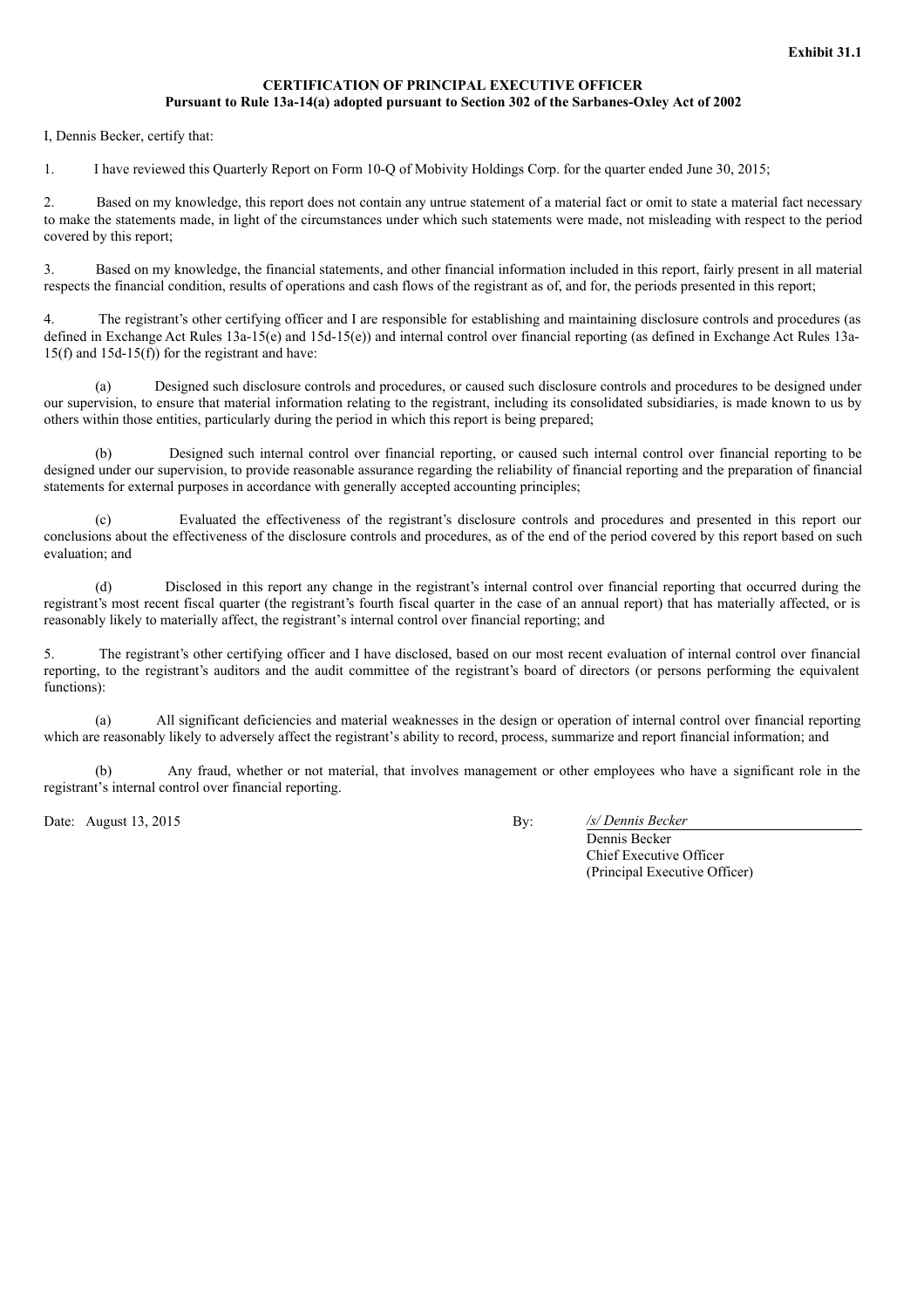## **CERTIFICATION OF CHIEF FINANCIAL OFFICER Pursuant to Rule 13a-14(a) adopted pursuant to Section 302 of the Sarbanes-Oxley Act of 2002**

I, Christopher Meinerz, certify that:

1. I have reviewed this Quarterly Report on Form 10-Q of Mobivity Holdings Corp. for the quarter ended June 30, 2015;

2. Based on my knowledge, this report does not contain any untrue statement of a material fact or omit to state a material fact necessary to make the statements made, in light of the circumstances under which such statements were made, not misleading with respect to the period covered by this report;

3. Based on my knowledge, the financial statements, and other financial information included in this report, fairly present in all material respects the financial condition, results of operations and cash flows of the registrant as of, and for, the periods presented in this report;

4. The registrant's other certifying officer and I are responsible for establishing and maintaining disclosure controls and procedures (as defined in Exchange Act Rules 13a-15(e) and 15d-15(e)) and internal control over financial reporting (as defined in Exchange Act Rules 13a-15(f) and 15d-15(f)) for the registrant and have:

(a) Designed such disclosure controls and procedures, or caused such disclosure controls and procedures to be designed under our supervision, to ensure that material information relating to the registrant, including its consolidated subsidiaries, is made known to us by others within those entities, particularly during the period in which this report is being prepared;

Designed such internal control over financial reporting, or caused such internal control over financial reporting to be designed under our supervision, to provide reasonable assurance regarding the reliability of financial reporting and the preparation of financial statements for external purposes in accordance with generally accepted accounting principles;

Evaluated the effectiveness of the registrant's disclosure controls and procedures and presented in this report our conclusions about the effectiveness of the disclosure controls and procedures, as of the end of the period covered by this report based on such evaluation; and

(d) Disclosed in this report any change in the registrant's internal control over financial reporting that occurred during the registrant's most recent fiscal quarter (the registrant's fourth fiscal quarter in the case of an annual report) that has materially affected, or is reasonably likely to materially affect, the registrant's internal control over financial reporting; and

5. The registrant's other certifying officer and I have disclosed, based on our most recent evaluation of internal control over financial reporting, to the registrant's auditors and the audit committee of the registrant's board of directors (or persons performing the equivalent functions):

(a) All significant deficiencies and material weaknesses in the design or operation of internal control over financial reporting which are reasonably likely to adversely affect the registrant's ability to record, process, summarize and report financial information; and

(b) Any fraud, whether or not material, that involves management or other employees who have a significant role in the registrant's internal control over financial reporting.

Date: August 13, 2015 By: */s/ Christopher Meinerz* 

Christopher Meinerz Chief Financial Officer